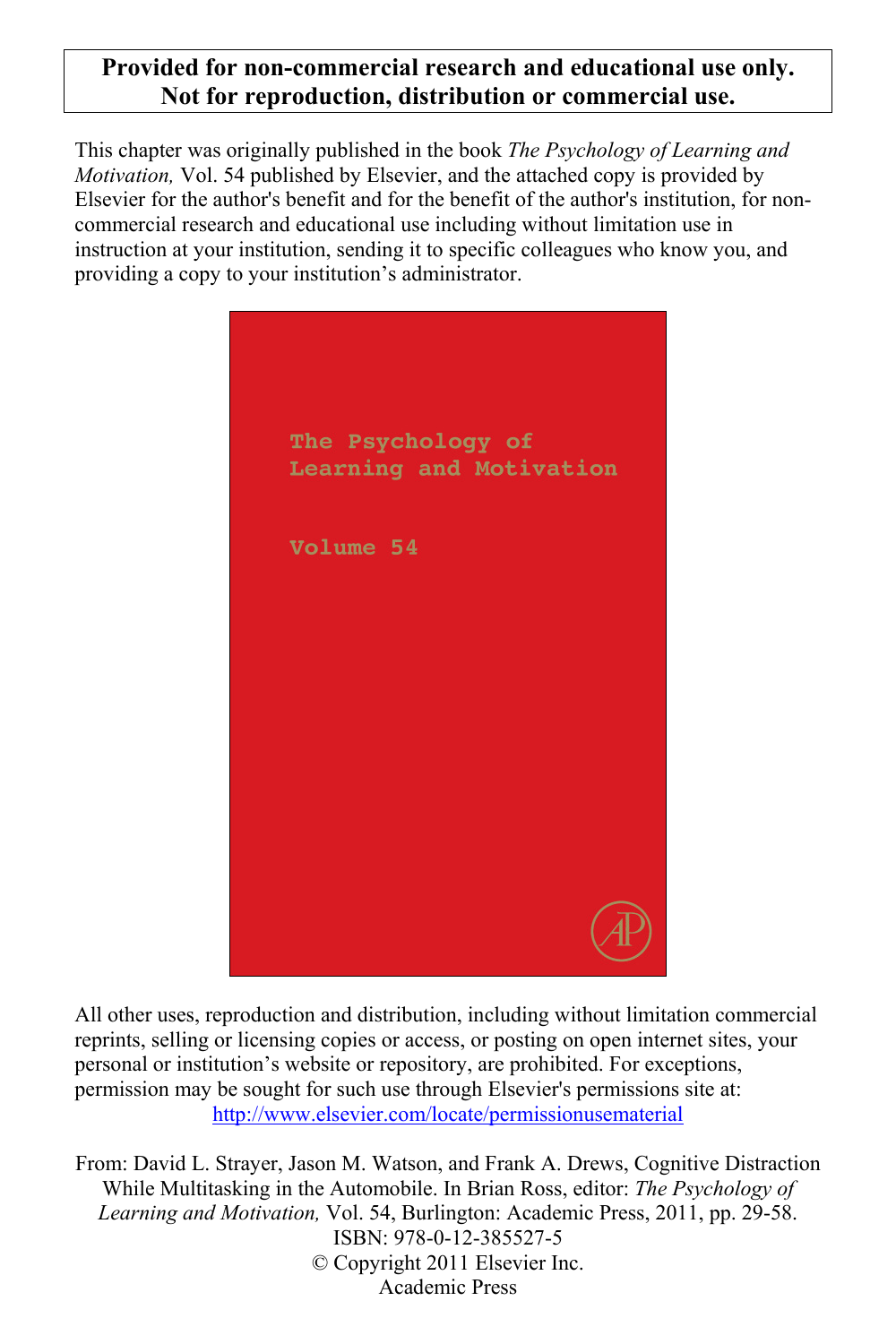# COGNITIVE DISTRACTION WHILE Multitasking in the Automobile

David L. Strayer, Jason M. Watson, and Frank A. Drews

#### **Contents**

| 1. A Framework for Understanding the Sources of Driver Distraction | 30 |
|--------------------------------------------------------------------|----|
| 2. Do Cell-Phone Conversations Increase the Crash Risk?            | 33 |
| 3. Why Does Talking on a Cell Phone Impair Driving?                | 42 |
| 4. Are All Conversations Harmful to Driving?                       | 47 |
| 5. Can the Interference Be Practiced Away?                         | 49 |
| 6. Is Everyone Impaired by Using a Cell Phone While Driving?       | 50 |
| 7. Conclusions and Future Directions                               | 55 |
| References                                                         | 56 |
|                                                                    |    |

## Abstract

Driver distraction is a significant source of motor-vehicle accidents. This chapter begins by presenting a framework for conceptualizing the different sources of driver distraction associated with multitasking. Thereafter, the primary focus is on cognitive sources of distraction stemming from the use of a cell phone while driving. We present converging evidence establishing that concurrent cell phone use significantly increases the risk of a motor-vehicle accident. Next, we show that using a cell phone induces a form of inattention blindness, where drivers fail to notice information directly in their line of sight. Whereas cell-phone use increases the crash risk, we show that passenger conversations do not. We also show that real-world cell-phone interference cannot be practiced away and conclude by considering individual differences in multitasking ability. Although the vast majority of individuals cannot perform this dual-task combination without impairment, a small group of "supertaskers" can, and we discuss the neural regions that support this ability.

Most of the time we take driving for granted. But operating an automobile is the riskiest activity that most readers of this chapter engage in on a regular basis. In fact, motor-vehicle crashes were the leading cause of accidental deaths in the US in 2008 and are the leading cause of all deaths for people between the age of 1 and 35. The [National Safety Council White](#page-29-0) [Paper \(2010\)](#page-29-0) recently noted that driver distraction had joined alcohol and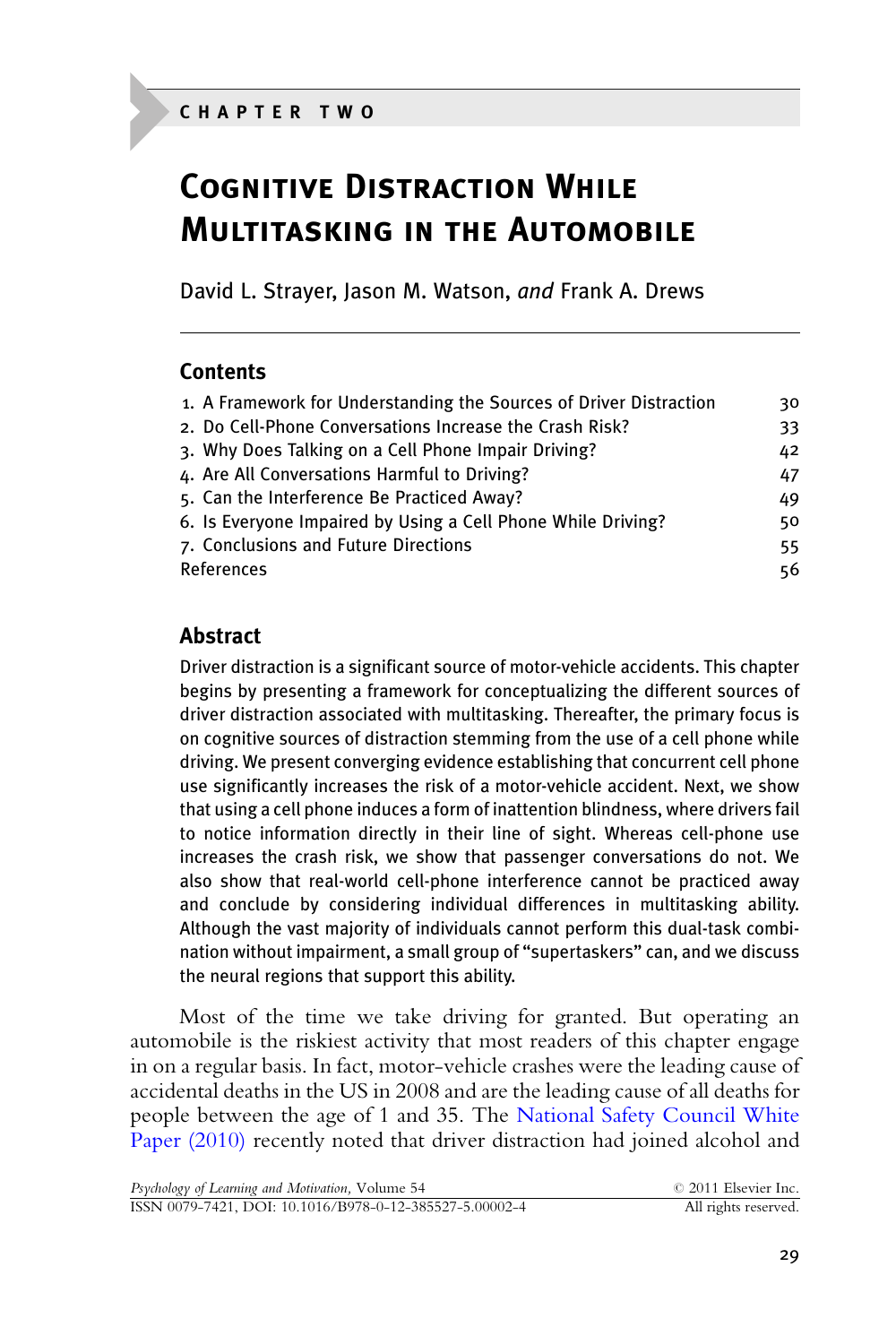speeding as leading factors in fatal and serious injury crashes. In this chapter, we will focus on driver distraction and some of the underlying causes that contribute to driving impairment.

There are indeed many sources of driver distraction. Some "old standards" include talking to passengers, eating, drinking, lighting a cigarette, shaving, applying makeup, and listening to the radio [\(Stutts et al., 2003](#page-30-0)). However, the last decade has seen an explosion of new wireless "nomadic" devices that have made their way into the automobile, enabling a host of new sources of driver distraction (e.g., sending and receiving e-mail or text messages, communicating via cellular device, watching video movies, using the internet, etc.). It is likely that these new sources of distraction are more impairing than the old standards because they are more cognitively engaging and are often performed over more sustained periods of time. The primary focus of this chapter is on how driving is impacted by cellular communication (i.e., talking on a cell phone), because this is one of the most prevalent exemplars of this new class of multitasking activity. In fact, in 2010, the NSC estimated that the 28% of all crashes on the roadway were caused by the use of a cell phone to talk, dial, or text while driving [\(National Safety Council White Paper, 2010\)](#page-29-0).

Our chapter begins with a theoretical framework for understanding the different sources of driver distraction. Thereafter, our main focus will be on cognitive sources of distraction, with cell-phone use as the primary exemplar of this type of interference. Next, we will review evidence from our laboratory and elsewhere that establishes that driving is impaired with the concurrent use of a cell phone. Understanding why cell phones impair driving is important, and we will show that the use of a cell phone induces a form of inattention blindness, causing the drivers to fail to see critical information in their field of view.We also consider whether allforms of verbal communication impair driving and whether a driver can become sufficiently skilled at using a cell phone that they are no longer impaired by this activity (the answer to both questions is "NO"). Finally, we examine individual differences in this multitasking behavior. We will show that the majority of individuals suffer significant impairment when they use a cell phone while driving. However, there is a small percentage of individuals who have extraordinary multitasking ability and do not exhibit interference in the cell phone/driving dual-task combination. We show that these "supertaskers" exhibit a generalizable ability to multitask and present neuroimaging data that establish that frontal brain regions support this extraordinary ability.

#### 1. A Framework for Understanding the Sources of Driver Distraction

[Figure 1](#page-3-0) presents a framework for discussing the sources of driver distraction. Impairments to driving can arise from a competition for visual processing, wherein the driver takes their eyes off the road to interact with a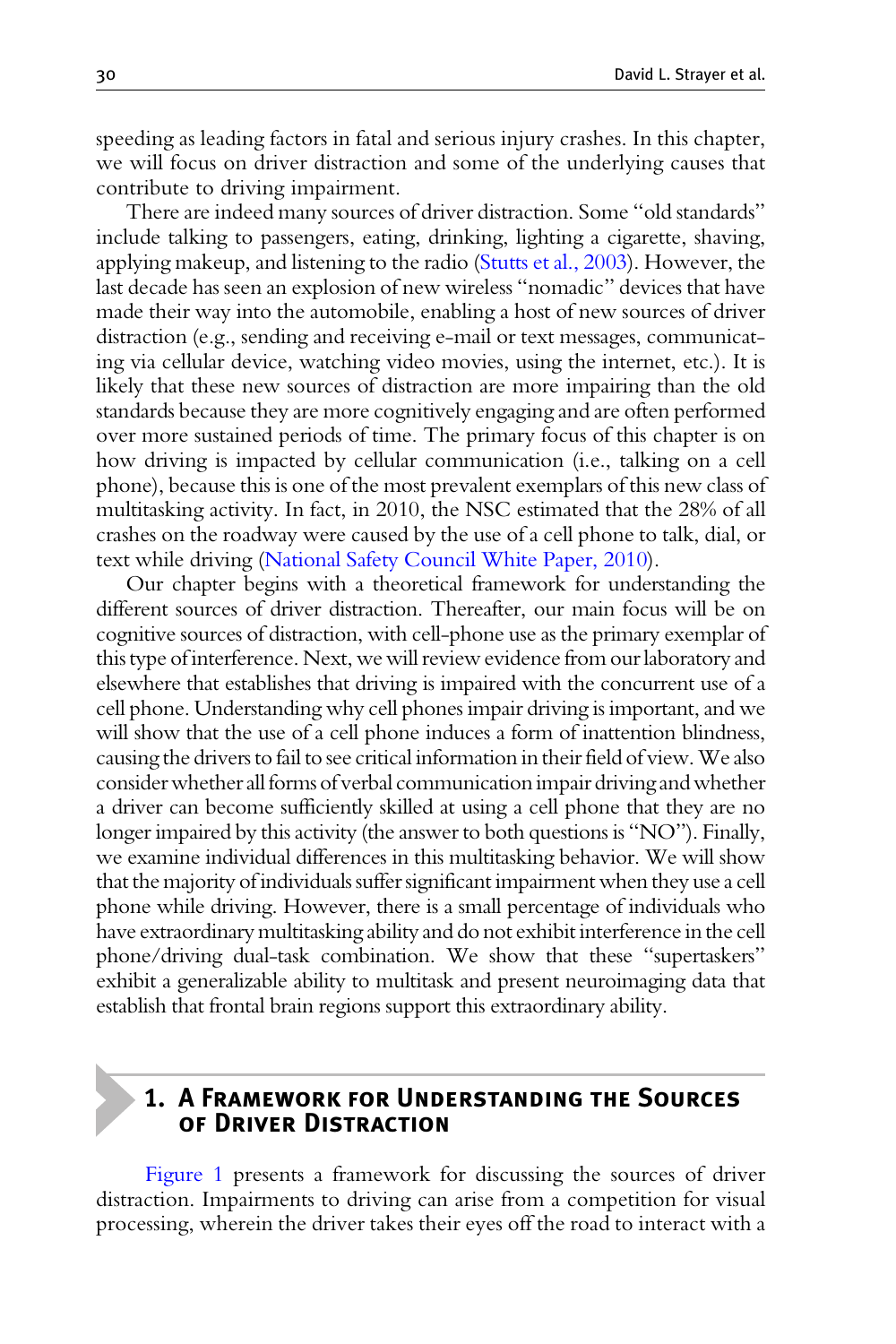

Figure 1 A framework for conceptualizing the sources of driver distraction.

device. Impairments can also arise from manual interference, as in cases where drivers take their hands off the steering wheel to manipulate a device. Finally, cognitive sources of distraction occur when attention is withdrawn from the processing of information necessary for the safe operation of a motor vehicle. These three sources of distraction can operate independently; that is, interacting with different devices can result in competition from one, two, or all the three sources.

[Figure 1](#page-3-0) illustrates three hypothetical multitasking situations. The small blue inner circle represents a situation in which the driver engages in a concurrent activity that places low levels of demand on the visual, manual, or cognitive resources. An activity such as listening to a preprogrammed radio station at normal volume would be an example of low demand, in that it places little or no demand on visual, manual, or cognitive processing resources. The middle circle represents a situation in which the driver engages in a concurrent task that places moderate levels of demand on visual, manual, and cognitive resources. The outer circle represents situations in which the driver engages in a concurrent task that places high levels of demand on visual, manual, and cognitive resources. An example of this high level of interference might involve a driver using a touchscreen device to access information on the internet (e.g., a recent case we reviewed involved a younger driver who was killed when his vehicle collided into a semitractor trailer while he was manipulating information on his Facebook page using his cell phone). This interaction placed heavy demands on visual, manual, and cognitive resources, and activities such as these will inevitably end in a bad outcome. Holding other factors constant, the crash risk is higher for multitasking activities in the outer circle than for multitasking activities in the inner circle.

<span id="page-3-0"></span>There are two additional factors that are important to consider in discussions concerning driver distraction and crash risk. The first factor is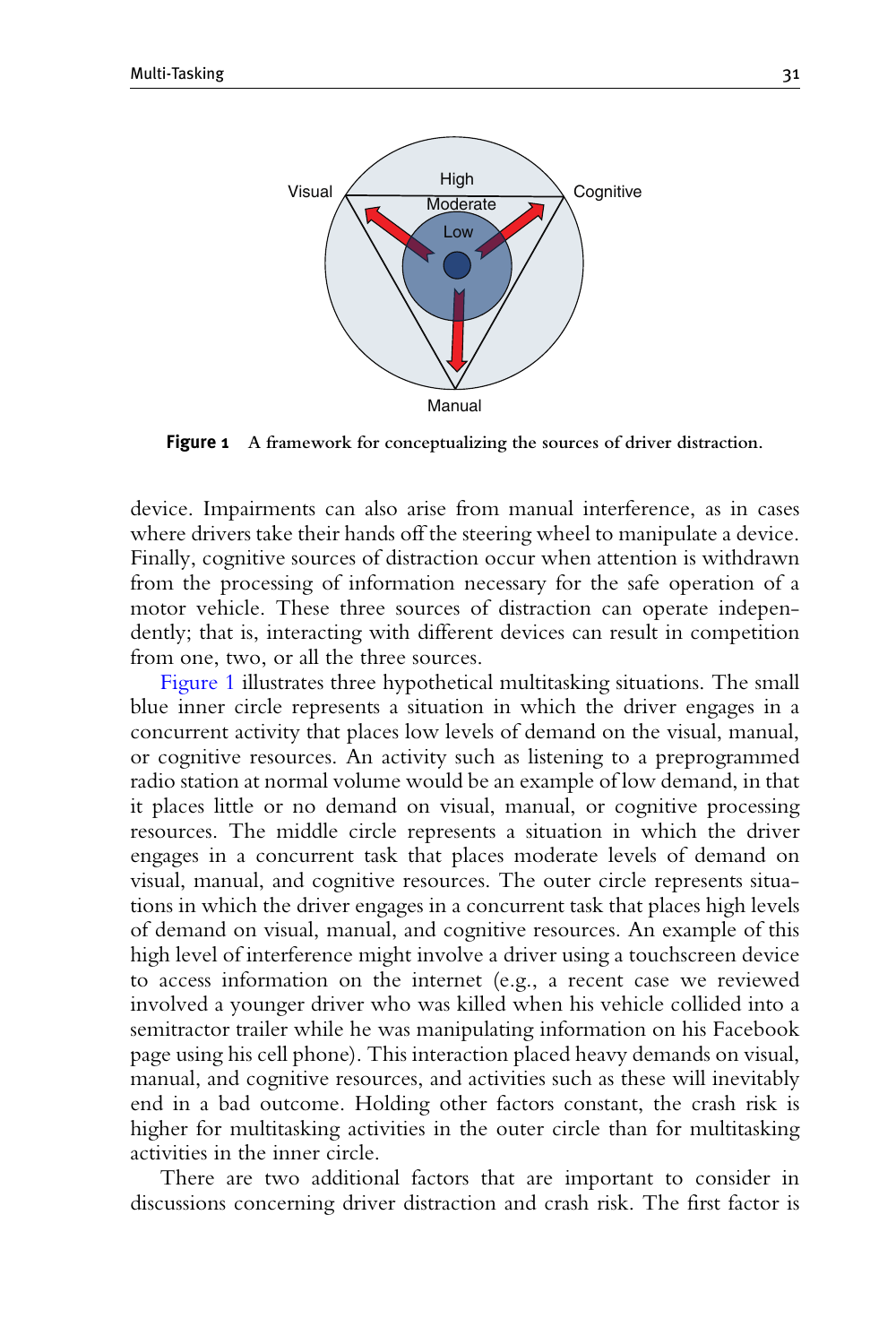the duration of an activity that is concurrently performed while driving. In many instances, drivers attempt to multitask when they perceive the demands of driving to be low (e.g., while stopped at a traffic light). But, as the duration of interaction with a device increases, the ability of a driver to accurately predict the driving demands decreases. For example, changing a radio station may place demands on visual and manual resources, but the duration of that impairment is relatively short (e.g., 5 s or so). By contrast, a cell-phone conversation may extend for several minutes, and the conditions that were in effect at the beginning of a call may change considerably over this interval. In general, dual-tasking activities that tie up resources for longer periods of time will create greater cumulative impairments than activities with shorter durations.

The second factor to consider is the exposure rate of an activity. The more drivers that engage in a distracting activity, the greater the impact to public safety. For example, below we will demonstrate that the risk of being in a motor-vehicle accident increases by a factor of 4 when drivers are talking on a cell phone. What compounds the risk to public safety is that at any daylight hour it is estimated that over 10% of drivers on US roadways talk on their cell phone [\(Glassbrenner, 2005](#page-29-0)). While there are many activities engaged in while driving that are associated with an equal or higher crash risk, few if any have the same exposure as using a cell phone.

For the remainder of this chapter, we will examine cognitive sources of distraction, with a particular focus on the role that cell phones play in driver distraction. The cell phone is a relatively modern invention that has been in common use for less than 20 years. Over this period, use has skyrocketed, and as of 2010, more than 90% of the US population now carries a cell phone. Using a cell phone while driving has become commonplace, with 85% of drivers reporting that they use a cell phone while concurrently operating a motor vehicle ([National Highway Transportation Safety](#page-29-0) [Administration, 2006](#page-29-0)). And, as mentioned above, current estimates suggest that at any time during the day, more than 10% of drivers on the roadway talk on their cell phone. Even more alarming is that 2 out of 10 drivers who use a cell phone report that they have bumped into a person or object because they were distracted ([Pew Internet and American Life Project, 2010](#page-29-0)).

From a theoretical perspective, understanding the mechanisms underlying dual-task performance has been an important endeavor in psychology for over 60 years, and certain patterns of interference may prove useful for evaluating cognitive theory. In fact, several of the findings we discuss below prove challenging for current theories of attention and dual-task processing (e.g., see [Strayer & Drews, 2007; Watson & Strayer, 2010](#page-30-0)). From an applied perspective, this issue is important as legislators attempt to craft legislation that addresses the safety concerns associated with multitasking. For example, at least six US States now have regulations that prohibit the use of hand-held cell phones while driving but permit the use of hands-free devices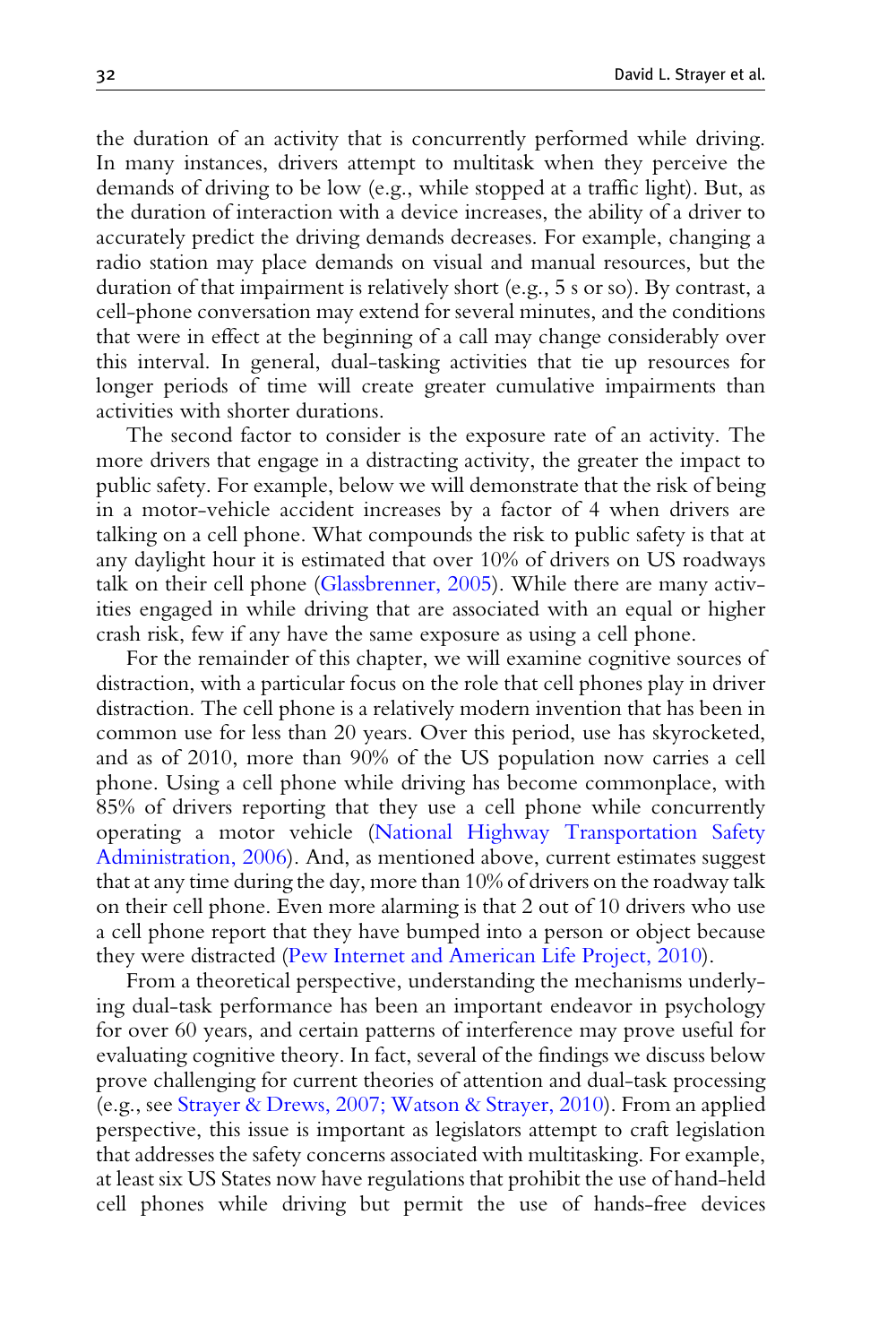[\(IIHS, 2010](#page-29-0)). Implicit in this regulation is the assumption that a major source of the interference stems from the manual manipulation of the phone (i.e., holding the phone to listen and talk). We will see that this assumption is not supported by the empirical research.

#### 2. Do Cell-Phone Conversations Increase the Crash Risk?

There are several methodologies that have been used to address this question. Each methodology has strengths and weaknesses. Converging evidence from the different techniques provides a definitive answer to the question ("YES").

The simplest method uses naturalistic observations to see how their driving behavior is altered with the concurrent use of a cell phone to dial, talk, or text. In one such study, we observed over 1700 drivers as they approached a residential intersection with four-way stop signs. We determined through observation whether the drivers were or were not using their cell phone as they approached the intersection and whether they came to a complete stop (as required by law) before proceeding through the intersection.<sup>1</sup> The resulting data are presented in [Table 1](#page-5-0).

For drivers not using a cell phone, the majority stopped in accordance with traffic laws. By contrast, for the drivers who were observed talking on their cell phone as they approached the intersection, the majority failed to stop in accordance with traffic laws. For drivers not using a cell phone, the odds ratio for failing to stop was 0.27, whereas the odds ratio for failing to stop for drivers who were using their cell phone was 2.93. This 10-fold increase in failing to stop was significant  $\chi^2(1) = 129.8$ ,  $p < 0.01$ ).

**Table 1** Frequency Totals for the 2 (Cell Phone in Use Vs. Cell Phone Not in Use)  $\times$  2 (Stopping Violation Vs. No Violation) Observational Study of Four-Way Stop Sign Compliance.

|                        | Stopping violation | No violation       |                     |  |
|------------------------|--------------------|--------------------|---------------------|--|
| On cell<br>Not on cell | 82<br>352<br>434   | 28<br>1286<br>1314 | 110<br>1638<br>1748 |  |

<span id="page-5-0"></span> $1$  This simple observational study has now become a standard used in research method courses at the University of Utah. It is a sure-fired way to ensure that students get significant and meaningful data that can be used for their class writing assignments (see [www.psych.utah.edu/cellphonestudy/\)](http://www.iihs.org/laws/cellphonelaws.aspx).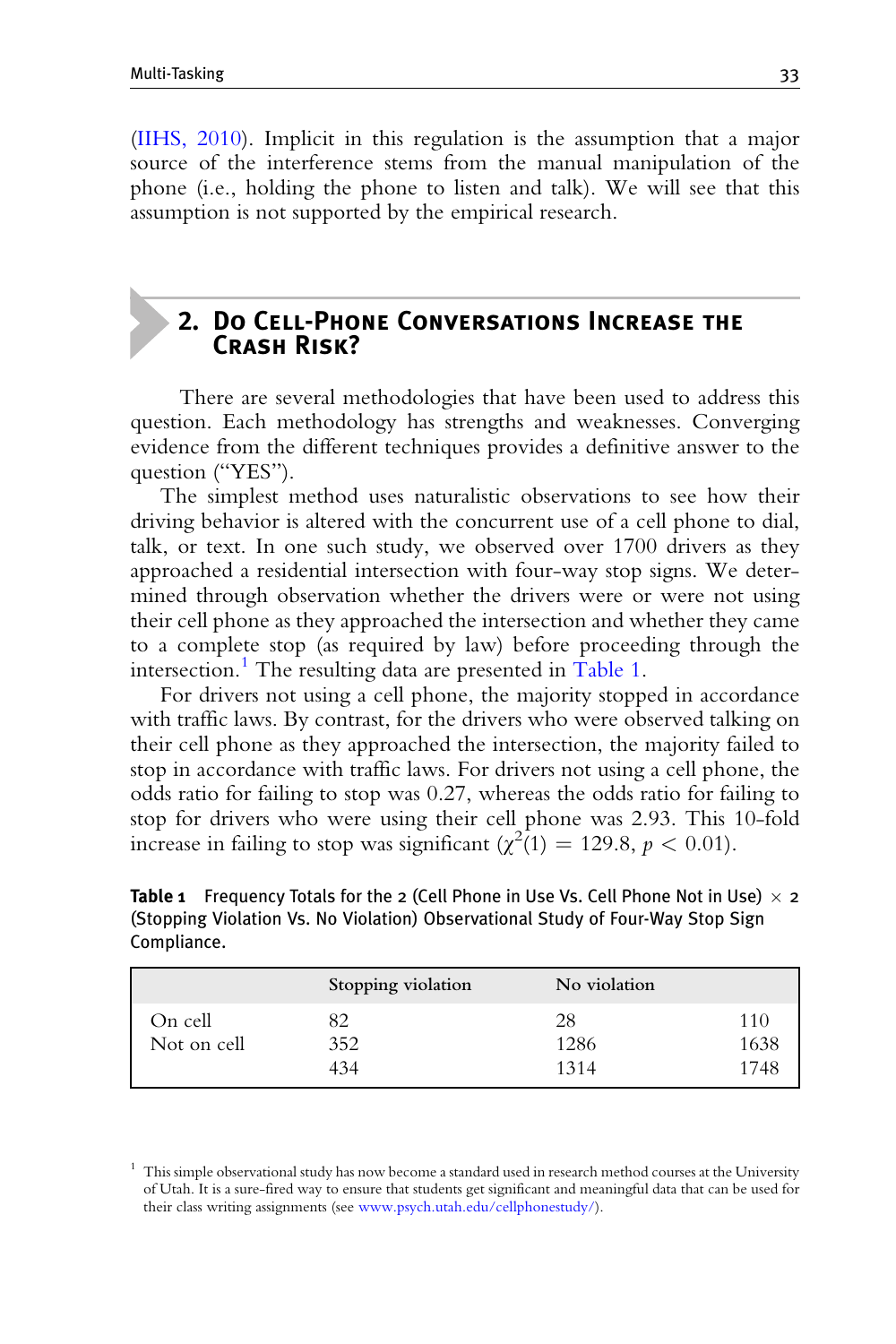Observational studies have a high validity. After all, it is real driving and if a cell phone is in use, it is a real conversation. But one important limitation of the observational approach is that it cannot establish a causal link between the use of a cell phone and impaired driving. For example, it is possible that those drivers who regularly use a cell phone are willing to engage in more risky activities and that this increase in risk taking also leads drivers to engage in more risky driving behaviors such as running stop signs.

Epidemiological studies provide another method for assessing the crash risk associated with using a cell phone while driving. [Redelmeier and](#page-29-0) [Tibshirani \(1997\)](#page-29-0) obtained the cell phone records of 699 drivers who were involved in a noninjury motor-vehicle collision. They used a casecrossover design in which the same driver was evaluated to see whether they were using a cell phone at several comparison intervals (e.g., same day of the week). The authors found that the odds of a crash were over four times higher when drivers were using their cell phone. [McEvoy et al. \(2005\)](#page-29-0) replicated this procedure, but instead used crashes that required the driver to be transported to a hospital for medical care. Similar to [Redelmeier and](#page-29-0) [Tibshirani \(1997\),](#page-29-0) the odds of crashing were over four times higher when drivers were using their cell phone.

As with observational studies, epidemiological studies have high face validity and establish a real-world association between use of a cell phone and crashes. However, like observational studies, this method does not establish a causal link between cell-phone use and crashes. Note that establishing a causal link between driving impairment and the concurrent use of a cell-phone is important if the research is to advance our theoretical understanding of driver distraction.

The final method that we consider in detail involves the use of highfidelity driving simulators to establish a causal relationship between the use of a cell phone and driving impairment. [Figure 2](#page-7-0) shows a participant using our driving simulator. The simulator is composed of five networked microprocessors and three high-resolution displays providing a 180° field of view. It incorporates proprietary vehicle dynamics, traffic scenario, and road surface software to provide realistic scenes and traffic conditions. The dashboard instrumentation, steering wheel, gas, and brake pedal were taken from a Ford Crown Victoria<sup>®</sup> sedan with an automatic transmission. For the majority of our studies, the simulator used a freeway road database simulating a 24-mile multilane highway with on- and off-ramps, overpasses, and two- and three-lane traffic in each direction.

Our first simulator study used a car-following paradigm to determine how driving performance is altered by conversations over a cell phone. The participant's task was to follow a periodically braking pace car that was driving in the right-hand lane of the highway. When the participant stepped on the brake pedal in response to the braking pace car, the pace car released its brake and accelerated to normal highway speed. If the participant failed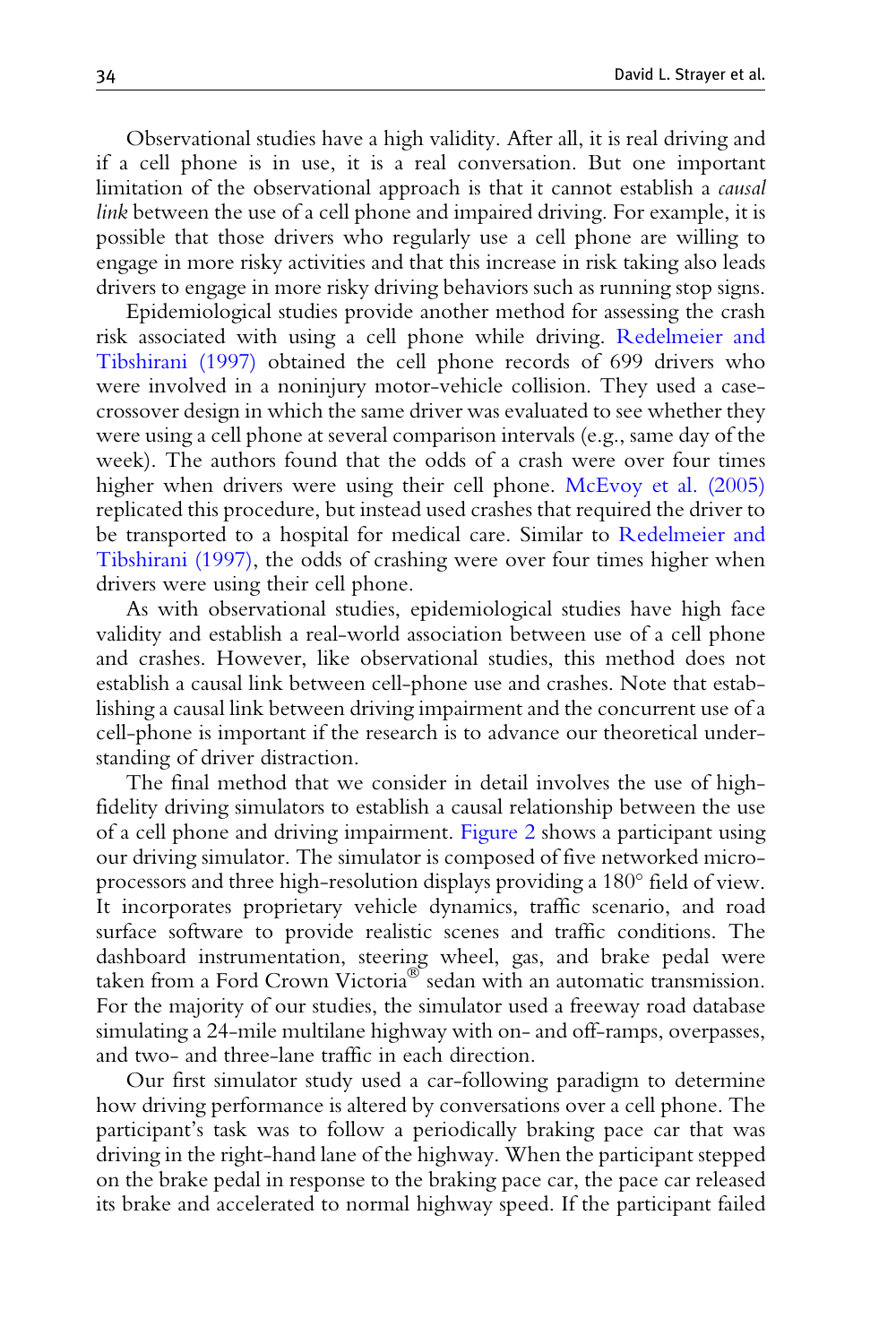

Figure 2 A participant driving in the Patrol-Sim driving simulator.

to depress the brake, they would eventually collide with the pace car. That is, like real highway stop and go traffic, the participant was required to react in a timely and appropriate manner to vehicles slowing in front of them.

Car following is an important requirement for the safe operation of a motor vehicle. In fact, failures in car following account for  $\sim$  30% of policereported accidents (e.g., [National Highway Transportation Safety](#page-29-0) [Administration, 2001](#page-29-0)). In our study, the performance of a nondistracted driver was contrasted with the performance of that same driver when they were conversing on either a hand-held or hands-free cell phone. We were particularly interested in examining the differences in driving performance of the hand-held cell-phone driver with that of the hands-free cell-phone driver, because six US States currently prohibit the former while allowing the latter form of cellular communication. To preview, our analyses will show that the performance of drivers engaged in a cell-phone conversation differs significantly from that of the nondistracted driver and that there is no safety advantage for hands-free over hand-held cell phones.

<span id="page-7-0"></span>[Figure 3](#page-8-0) presents a typical sequence of events in the car-following paradigm. Initially, both the participant's car (solid line) and the pace car (long-dashed line) were driving at about 62 MPH with a following distance of 40 m (dotted line). At some point in the sequence, the pace car's brake lights illuminated for 750 ms (short-dashed line) and the pace car began to decelerate at a steady rate. As the pace car decelerated, following distance decreased. At a later point in time, the participant responded to the decelerating pace car by pressing the brake pedal. The time interval between the onset of the pace car's brake lights and the onset of the participant's brake response defines the brake reaction time. Once the participant depressed the brake, the pace car began to accelerate at which point the participant removed his foot from the brake and applied pressure to the gas pedal.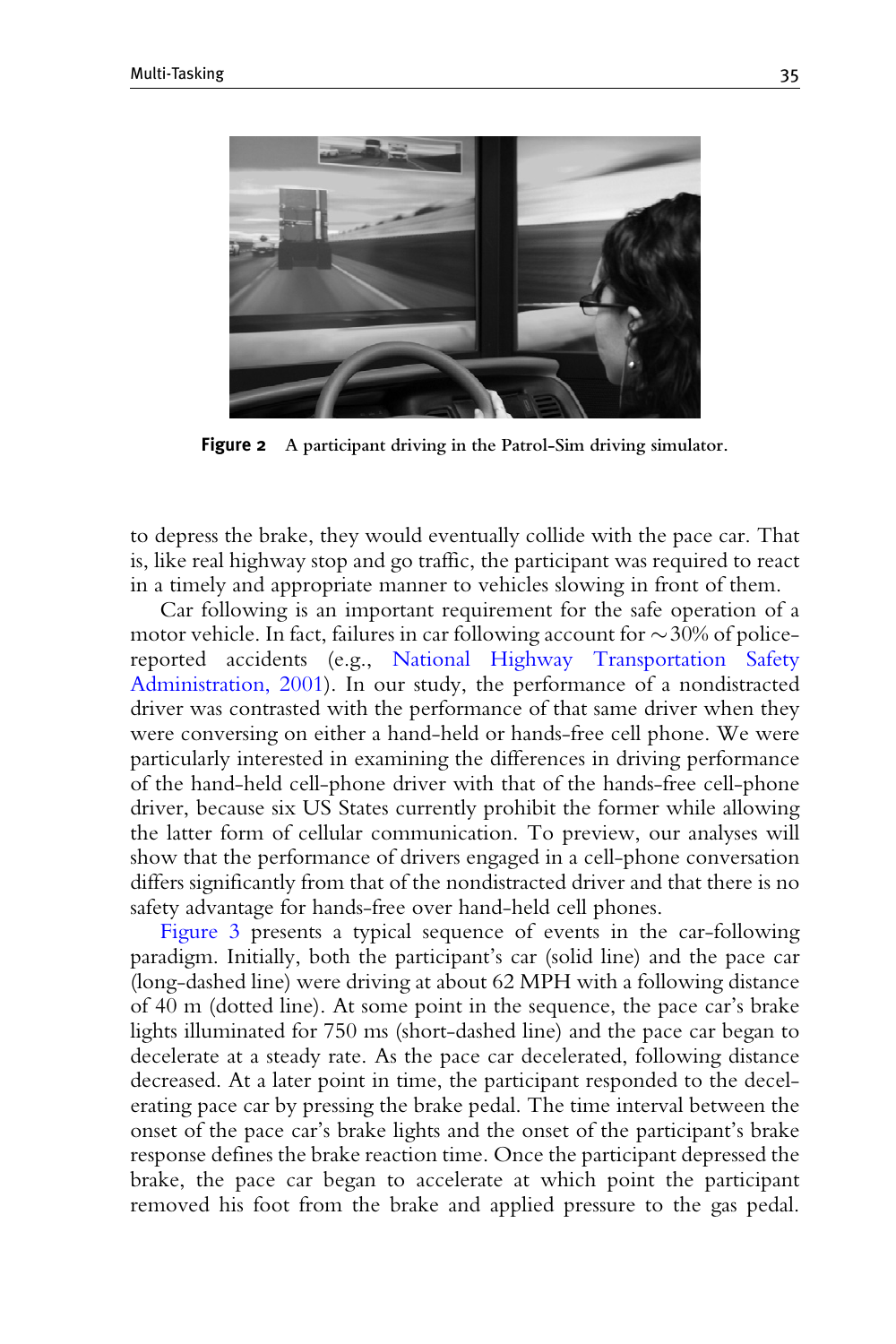

Figure 3 A typical sequence of events in the car-following paradigm.

Note that in this example, following distance decreased by about 50% during the braking event.

Here, we report three parameters associated with the participant's reaction to the braking pace car. Brake reaction time is the time interval between the onset of the pace car's brake lights and the onset of the participant's braking response (i.e., a 1% depression of the brake pedal). Following distance is the distance between the rear bumper of the pace car and the front bumper of the participant's car. Speed is the average driving speed of the participant's vehicle.

<span id="page-8-0"></span>[Figure 4](#page-9-0) presents the brake reaction time Vincentized cumulative distribution functions (CFFs) as participants reacted to the pace car's brake lights. In [Figure 4,](#page-9-0) the reaction time at each decile of the distribution is plotted, and it is evident that the functions for the hand-held and hands-free cellphone conditions are displaced to the right, indicating slower reactions, compared to the single-task condition. Analysis indicated that RT in each of the dual-task conditions differed significantly from the single-task condition at each decile of the distribution, whereas the distributions for hand-held and hands-free conditions did not differ significantly across the deciles. A companion analysis of median brake reaction time found that braking reactions were significantly slower in dual-task conditions than in singletask conditions,  $F(2,78) = 13.0$ ,  $p < 0.01$ . Subsidiary pair-wise t-tests indicated that the single-task condition differed significantly from the hand-held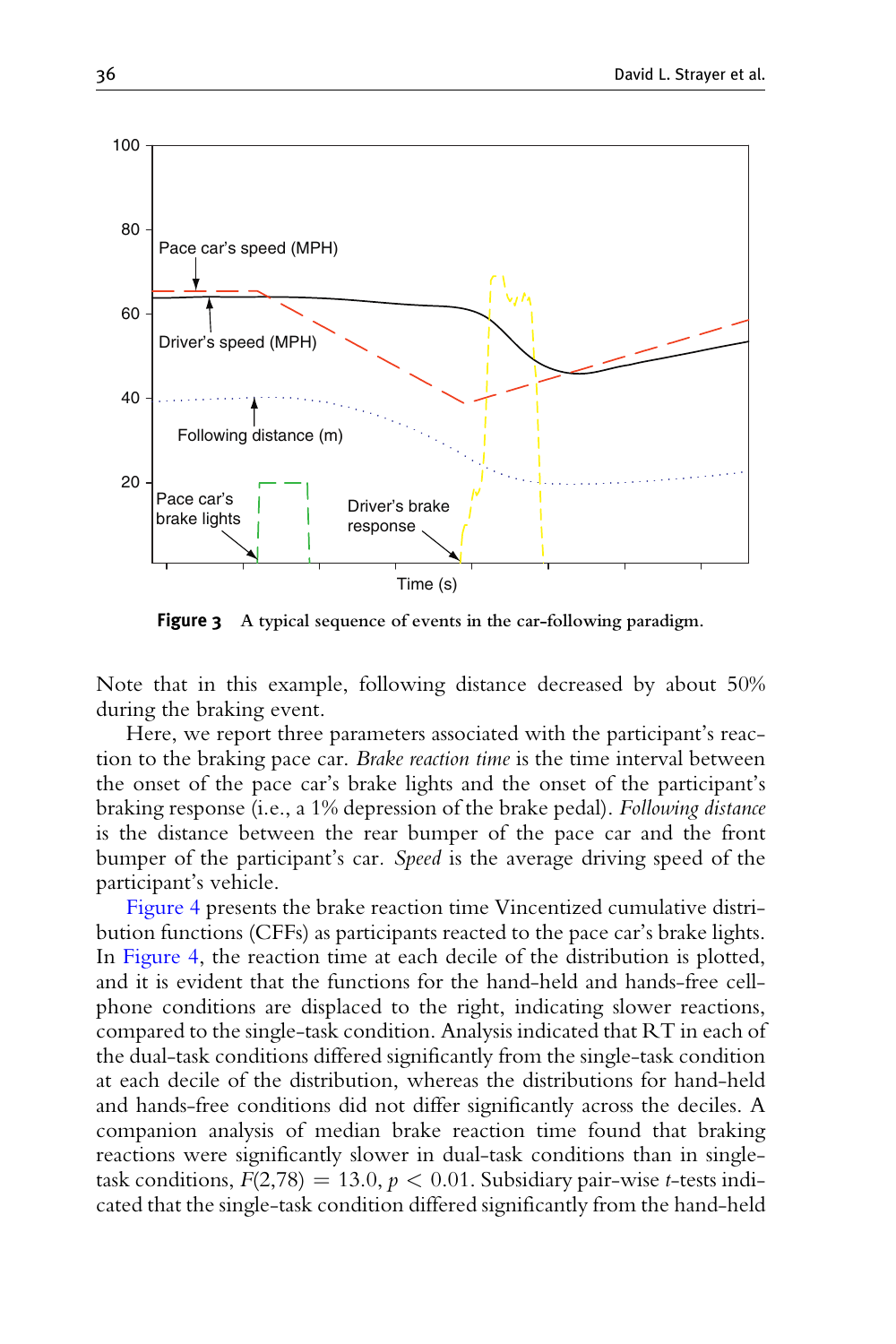

Figure 4 RT Cumulative Frequency Distributions (CDFs) for the single-task baseline condition and the hand-held and hands-free dual-task cell-phone conditions.

and hands-free cell-phone conditions, and the difference between handheld and hands-free conditions was not significant.

In order to better understand the changes in driving performance with cell-phone use, we examined driver performance profiles in response to the braking pace car. Driving profiles were created by extracting 10 s epochs of driving performance that were time-locked to the onset of the pace car's brake lights. That is, each time that the pace car's brake lights were illuminated, the data for the ensuing 10 s were extracted and entered into a  $32 \times 300$  data matrix (i.e., on the jth occasion that the pace car brake lights were illuminated, data from the 1st, 2nd, 3rd, ..., and 300th observations following the onset of the pace car's brake lights were entered into the matrix  $X_{[j,1]}, X_{[j,2]}, X_{[j,3]}, \ldots, X_{[j,300]}$ ; where *j* ranges from 1 to 32 reflecting the 32 occasions in which the participant reacted to the braking pace car). Each driving profile was created by averaging across j for each of the 300 time points.

<span id="page-9-0"></span>[Figure 5](#page-10-0) presents the average driving speed profile, time-locked to the onset of the pace car's brake lights, for the three conditions in the study. Over the 10-s epoch, participants in the single-task condition drove at a faster rate of speed than when they were conversing on a cell phone,  $F(2,78) = 3.3, p < 0.05$ ; however, vehicle speed during the prebraking interval did not differ significantly between conditions. Driving speed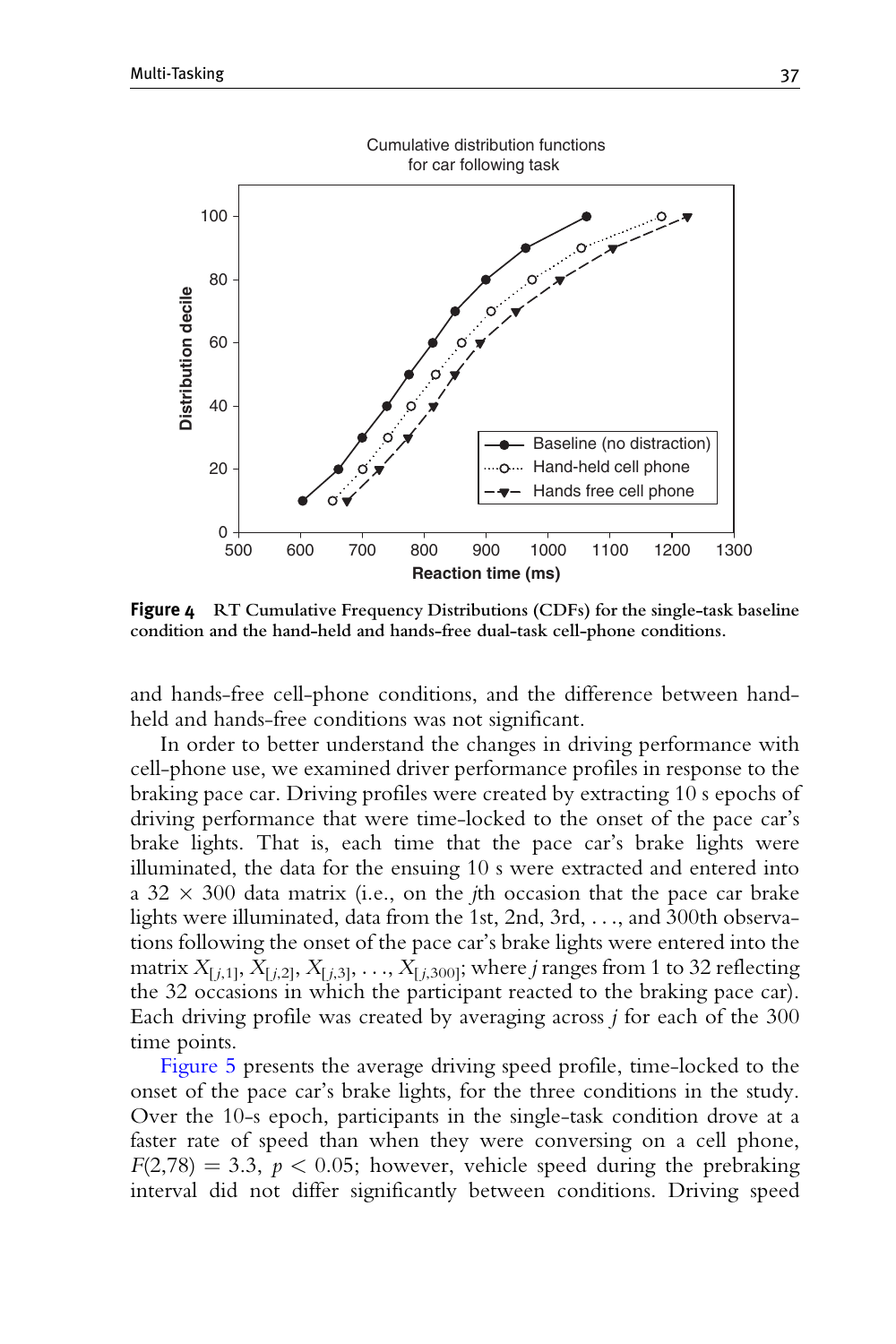

Figure 5 The driving speed profile plotted as a function of time. The single-task baseline condition is presented with the hand-held and hands-free dual-task cellphone conditions.

reached the nadir between 2 and 3 s after the onset of the pace car's brake lights whereupon the participant's vehicle reaccelerated toward prebraking speed. The difference in overall speed was primarily determined by the time it took participants to recover the speed lost during braking. In particular, the time that it took participants to recover 50% of the speed lost during the braking episode was significantly shorter in the single-task condition than the hand-held or the hands-free cell-phone conditions,  $F(2,78) = 4.4$ ,  $p < 0.01$ . Subsidiary pair-wise *t*-tests indicated that single-task recovery was significantly faster than either the hand-held or the hands-free cellphone conditions and that the rate of recovery time did not differ for the two cell-phone conditions. This sluggish behavior appears to be a key characteristic of the driver distracted by a cell-phone conversation, and such a pattern of driving is likely to have an adverse impact on the overall flow of dense highway traffic (see [Cooper, Vladisavljevic, Medeiros-Ward,](#page-29-0) [Martin, & Strayer, 2009\)](#page-29-0).

<span id="page-10-0"></span>[Figure 6](#page-11-0) cross-plots driving speed and following distance to illustrate the relationship between these two variables over the braking episode. In the figure, the beginning of the epoch is indicated by a left-pointing arrow, and the relevant symbol (circle, triangle, or square) is plotted every third of a second in the time series. The distance between the symbols provides an indication of how each function changes over time (i.e., on a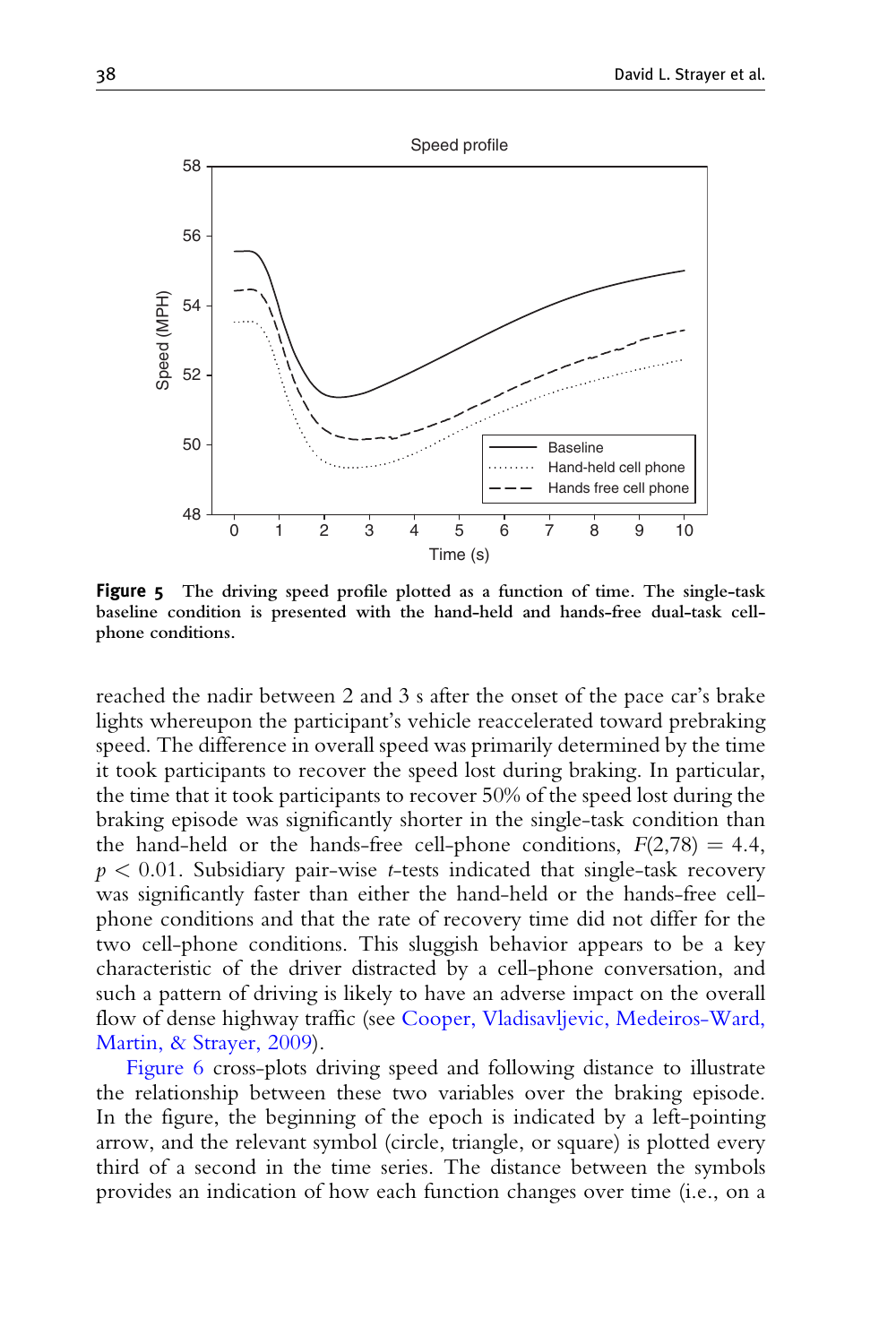

Figure 6 A cross-plot of driving speed and following distance plotted as a function of time. The single-task baseline condition is presented with the hand-held and hands-free dual-task cell-phone conditions.

given function, symbols closer together indicate a slower change over time than symbols farther apart). The figure clearly illustrates that the relationship between driving speed and following distance is virtually identical for the driver distracted by either a hand-held or hands-free cell phone. By contrast, the performance of the participant in single-task conditions provides a qualitatively different pattern than what is seen in the dual-task conditions. In particular, the functions representing the dual-task conditions are displaced toward the lower right quadrant, indicative of a driver operating the vehicle more conservatively (i.e., somewhat slower and with a greater following distance from the pace car) than in single-task conditions.

<span id="page-11-0"></span>[Figure 6](#page-11-0) also illustrates the dynamic stability of driving performance following a braking episode. From a dynamic systems perspective, driving performance in single- and dual-task conditions can be characterized as operating in different speed-following distance basins of attraction with performance returning to equilibrium following each braking perturbation. Note also that the curves in [Figure 6](#page-11-0) for the nondistracted driver and the driver conversing on a cell phone did not intersect. This suggests that the basin of attraction created with either the hand-held or hands-free cellphone conversations was sufficiently "deep" that participants returned to their respective prebraking set points after a braking episode had perturbed their position in the speed/following-distance space.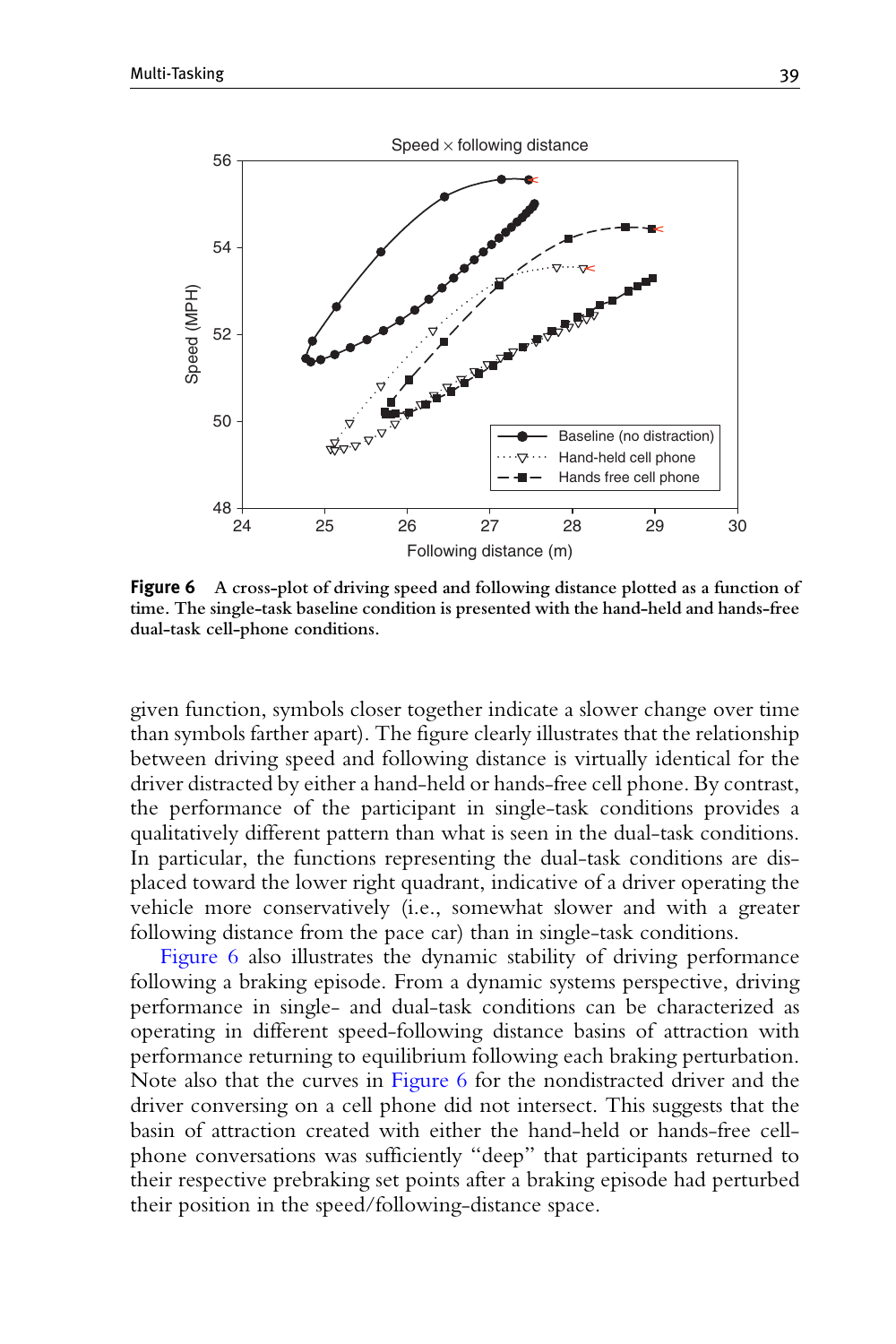Taken together, the data demonstrate that conversing on a cell phone impaired driving performance and that the distracting effects of cell-phone conversations were equivalent for hand-held and hands-free devices. Compared to single-task conditions, cell-phone drivers' brake reaction times were slower and they took longer to recover the speed that was lost following braking. The cross-plot of speed and following distance showed that drivers conversing on a cell phone tended to have a more cautious driving profile, which may be indicative of a compensatory strategy to counteract the delayed brake reaction time. Elsewhere, [Brown, Lee, &](#page-28-0) [McGehee \(2001\)](#page-28-0) found that the sluggish brake reactions, such as the ones described herein, can increase the likelihood and severity of motor-vehicle collisions.

Another way to evaluate these risks is by comparison with other activities commonly engaged in while driving (e.g., listening to the radio, talking to a passenger in the car, etc.). The benchmark that we used in our second study was driving while intoxicated from ethanol at the legal limit (0.08 wt/vol). We selected this benchmark because the epidemiological study by [Redelmeier and Tibshirani \(1997\)](#page-29-0) noted that "the relative risk [of being in a traffic accident while using a cell phone] is similar to the hazard associated with driving with a blood alcohol level at the legal limit" (p. 465).

If this claim can be substantiated in a controlled laboratory experiment, then these data would be of immense importance for public safety. In particular, the World Health Organization recommended that the behavioral effects of an activity should be compared to alcohol under the assumption that performance should be no worse than when operating a motor vehicle at the legal limit [\(Willette & Walsh, 1983\)](#page-30-0). How does conversing on a cell phone compare with the drunk-driving benchmark?

Here, we directly compared the performance of 40 drivers who were conversing on a cell phone with the performance of these same drivers who were legally intoxicated with ethanol. Three counterbalanced conditions were studied: single-task driving (baseline condition), driving while conversing on a cell phone (cell-phone condition), and driving with a blood alcohol concentration of 0.08 wt/vol (alcohol condition, verified using an Intoxilyzer 5000).

[Table 2](#page-13-0) presents nine performance variables that were measured to determine how participants reacted to the vehicle braking in front of them. Three of the variables (brake reaction time, speed, and following distance) were used in our first study. We also added several new variables to provide a more fine-grained comparison between drunk driving and cell-phone conditions.<sup>[2](#page-12-0)</sup> Braking force is the maximum force that the participant applied to the brake pedal in response to the braking pace car. SD following distance is

<span id="page-12-0"></span><sup>2</sup> These additional parameters did not differ between the hand-held and hands-free cell phone conditions in the first study.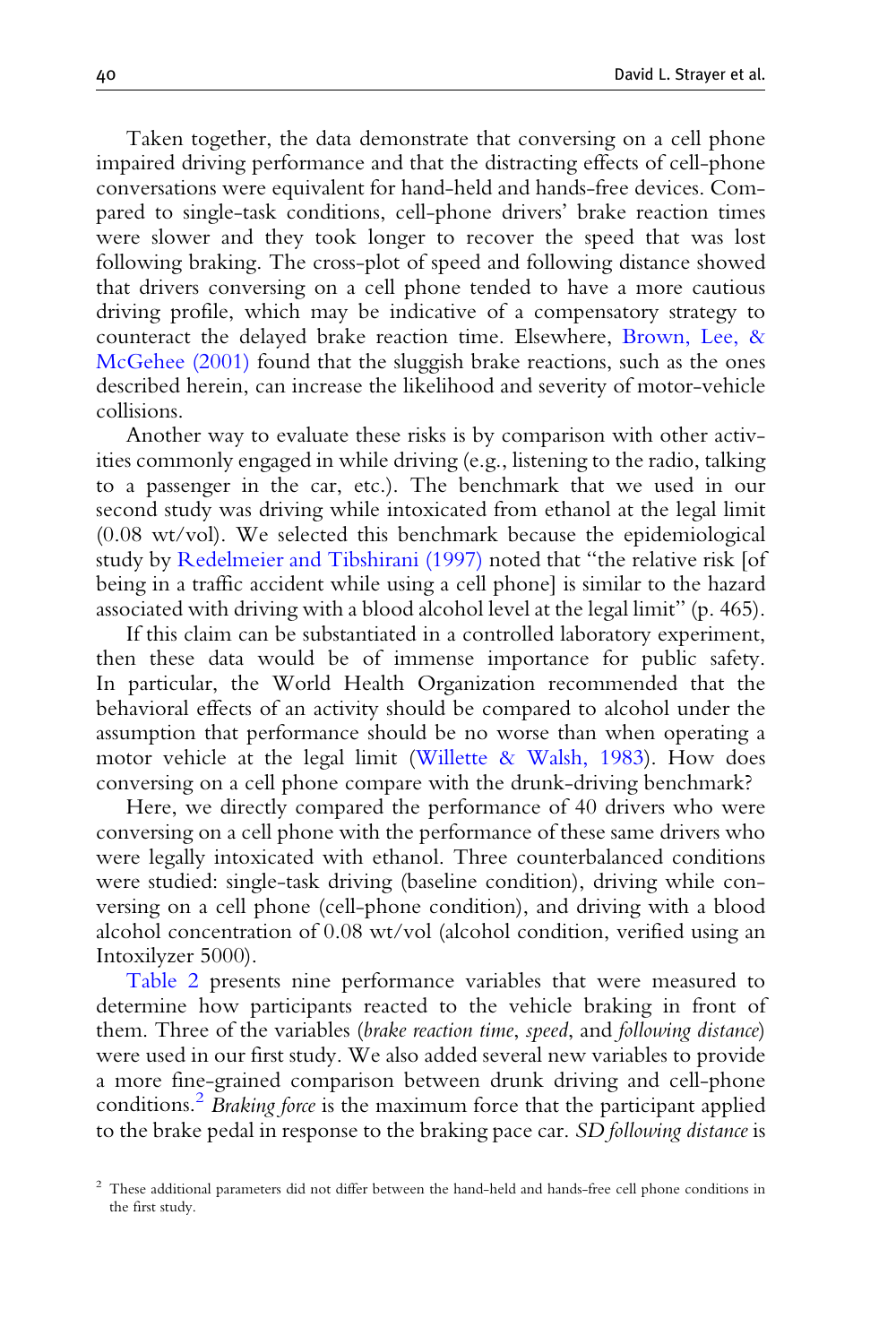|                                         | Alcohol          | <b>Baseline</b>                       | Cell<br>phone |
|-----------------------------------------|------------------|---------------------------------------|---------------|
| Total accidents                         | $\left( \right)$ |                                       | 3             |
| Brake reaction time (ms)                | 779 (33)         | 777 (33)                              | 849 (36)      |
| Speed (MPH)                             |                  | 52.8 (2.0) 55.5 (0.7) 53.8 (1.3)      |               |
| Following distance (m)                  |                  | $26.0(1.7)$ 27.4 $(1.3)$ 28.4 $(1.7)$ |               |
| Maximum braking force percentage of max |                  | $69.8(3.7)$ 56.7 (2.6) 55.5 (3.0)     |               |
| SD following distance (m)               |                  | $10.3(0.6)$ 9.5 $(0.5)$ 11.8 $(0.8)$  |               |
| Time to collision (s)                   | 8.0(0.4)         | $8.5(0.3)$ $8.1(0.4)$                 |               |
| Time to collision $<$ 4 s               | 3.0(0.7)         | 1.5(0.3)                              | 1.9(0.5)      |
| Half-recovery time (s)                  | 5.4(0.3)         | 5.3(0.3)                              | 6.3(0.4)      |

Table 2 Driving Performance Measures Obtained in the Alcohol, Baseline, and Cell-Phone Driving Conditions.

the standard deviation of following distance. Time to collision (TTC), measured at the onset of the participant's braking response, is the time that remains until a collision between the participant's vehicle and the pace car if the course and speed were maintained (i.e., had the participant failed to brake). Also reported is the frequency of trials with TTC values below 4 s, a level found to discriminate between cases where the drivers find themselves in dangerous situations from cases where the driver remains in control of the vehicle (e.g., [Hirst & Graham, 1997](#page-29-0)). Half-recovery time is the time for participants to recover 50% of the speed that was lost during braking. Also shown in the table is the total number of collisions in each phase of the study. We used a multivariate analysis of variance (MANOVA) followed by planned contrasts to provide an overall assessment of driver performance in each of the experimental conditions.

MANOVAs indicated that both cell phone and alcohol conditions differed significantly from single-task baseline  $(F(8,32) = 6.26, p < 0.01$ and  $F(8,32) = 2.73$ ,  $p < 0.05$ , respectively). When drivers were conversing on a cell phone, they were involved in more rear-end collisions, their initial reaction to vehicles braking in front of them was slowed, and the variability in following distance increased. In addition, compared to the single-task baseline, it took participants who were talking on a cell phone longer to recover the speed that was lost during braking.

<span id="page-13-0"></span>By contrast, when participants were intoxicated, neither accident rates nor reaction time to vehicles braking in front of the participant nor recovery of lost speed following braking differed significantly from single-task baseline. Overall, drivers in the alcohol condition exhibited a more aggressive driving style. They followed closer to the pace vehicle and braked with more force than in the single-task baseline condition. Unexpectedly, our study found that accident rates in the alcohol condition did not differ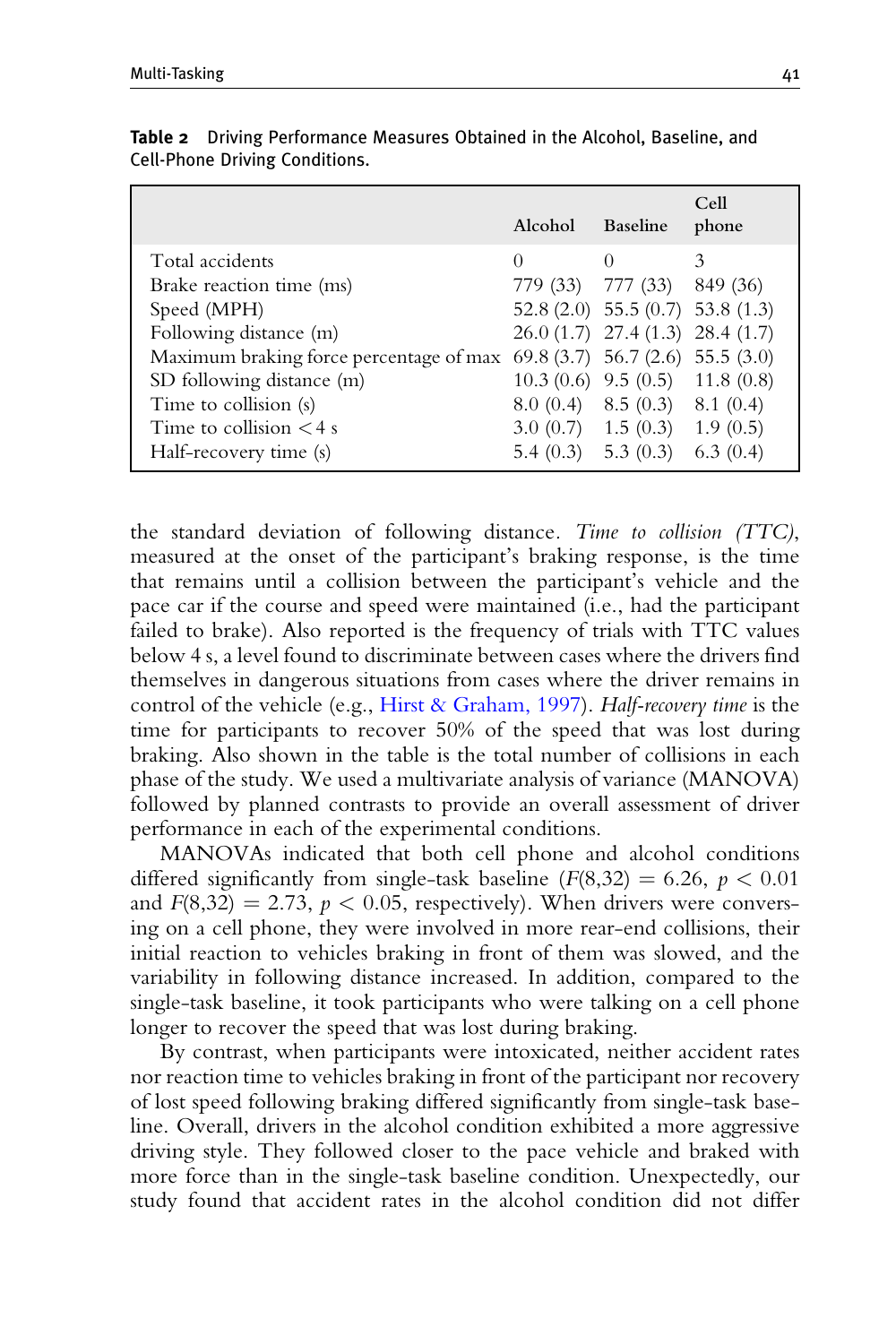from baseline; however, the increase in hard braking is predictive of increased accident rates over the long run (e.g., [Brown et al., 2001; Hirst](#page-28-0) [& Graham, 1997\)](#page-28-0).

The MANOVA also indicated that the cell-phone and alcohol conditions differed significantly from each other,  $F(8,32) = 4.06$ ,  $p < 0.01$ . When drivers were conversing on a cell phone, they were involved in more rear-end collisions and took longer to recover the speed that they had lost during braking than when they were intoxicated. Drivers in the alcohol condition also applied greater braking pressure than drivers in the cellphone condition.

Finally, the accident data indicated that there were significantly more accidents when participants were conversing on a cell phone than in the single-task baseline or alcohol conditions.  $\chi^2(2) = 6.15$ ,  $p < 0.05$ .

Taken together, we found that both intoxicated drivers and cell-phone drivers performed differently from the single-task baseline and that the driving profiles of these two conditions differed. Drivers using a cell phone exhibited a delay in their response to events in the driving scenario and were more likely to be involved in a traffic accident. Drivers in the alcohol condition exhibited a more aggressive driving style, following closer to the vehicle immediately in front of them, necessitating braking with greater force. With respect to traffic safety, the data suggest that when controlling for driving conditions and time on task, the impairments associated with cell-phone drivers may be as great as those commonly observed with intoxicated drivers.

## 3. Why Does Talking on a Cell Phone Impair Driving?

The epidemiological studies establish that talking on a cell phone while driving increases the crash risk by a factor of 4. Moreover, several lines of evidence suggest that the crash risk is the same for hand-held and hands-free cell phones. For example, simulator-based studies reviewed above found that hands-free cell phones had the same impairment profile as that of hand-held devices. In addition, a recent analysis from the Highway Loss Data Institute compared US States that imposed a ban on driving while using a hand-held cell phone with comparable States that did not institute a ban and found no safety advantage for prohibiting hand-held cell phones ([HLDI, 2009\)](#page-29-0).

Given that hands-free cell phones produce the same level of impairment as held-held units, it suggests that the source of interference is cognitive in nature. This follows because hands-free cell phones allow drivers to have their eyes on the road (i.e., little or no visual interference) and their hands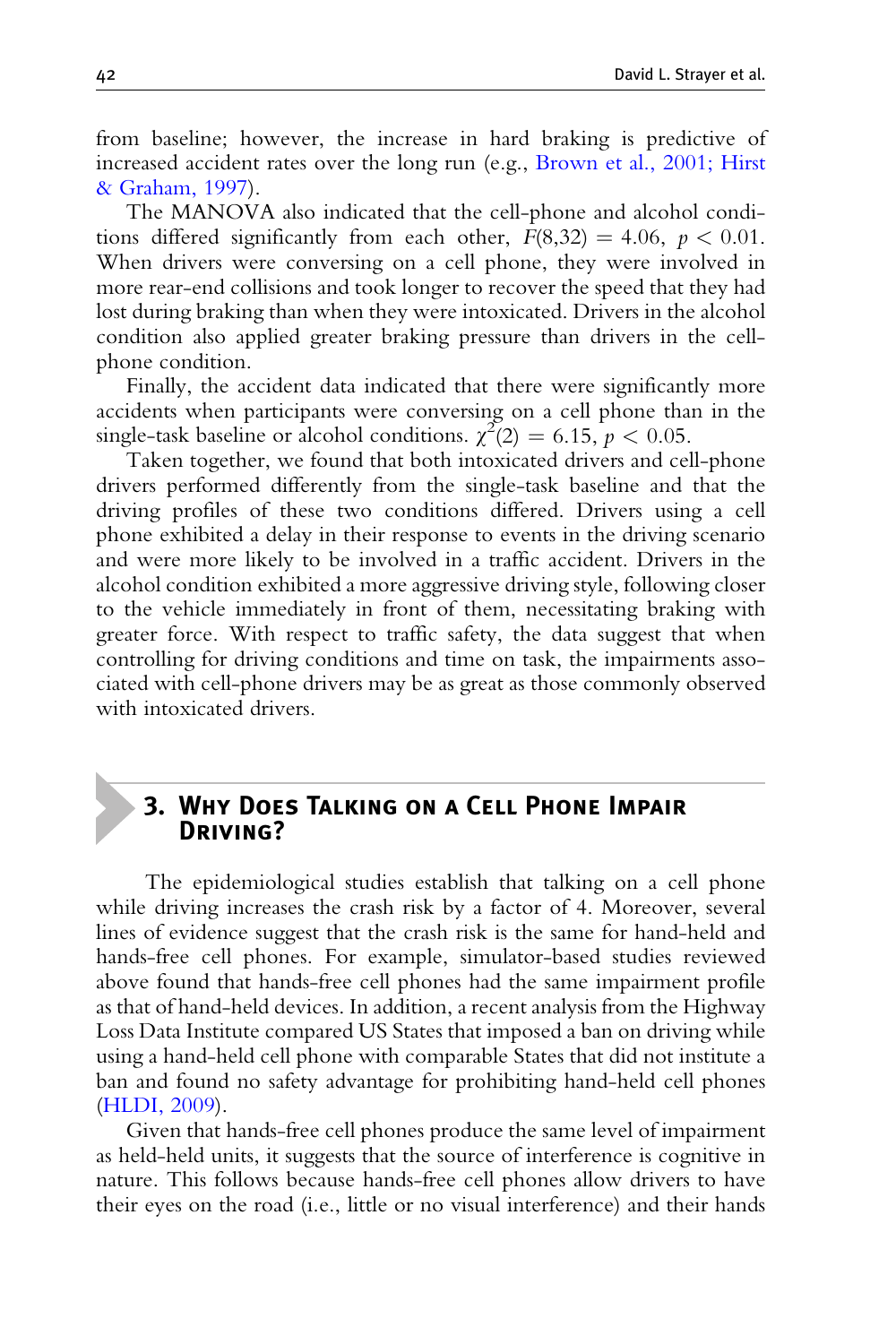on the wheel (i.e., little or no manual interference). We have suggested that using a cell phone induces a form of inattention blindness whereby the cellphone conversation diverts attention from processing the information necessary to safely operate a motor vehicle ([Strayer & Drews, 2007; Strayer,](#page-30-0) [Drews, & Johnston, 2003; Strayer & Johnston, 2001](#page-30-0)).

To test the inattention blindness hypothesis, we examined how cellphone conversations affect the driver's attention to objects that are encountered while driving. The study used an incidental recognition memory paradigm to assess what information in the driving scene participants attended while driving. The procedure required participants to perform the driving task without the foreknowledge that their memory for objects in the driving scene would be tested. Later, the participant was given a surprise recognition memory task in which they were shown objects that were presented while they were driving and were asked to discriminate these objects from foils that were not in the driving scene. Differences in recognition memory between single- and dual-task conditions provide an estimate of the degree to which attention to visual information in the driving environment is distracted by cell-phone conversations. In this study, we also monitored eye fixation using an Applied Science Laboratories mobile 501 eye-tracker that allowed a free range of head and eye movements, thereby affording naturalistic viewing conditions for the participants as they negotiated the driving environment.

[Figure 7](#page-15-0) presents the conditional probability of recognizing an object in the driving scene given that participants fixated on it while driving. This analysis specifically tests for memory of objects that were presented where the driver's eyes were directed. That is, based on the eye tracking data, we



<span id="page-15-0"></span>Figure 7 Recognition memory in the single-task and dual-task conditions.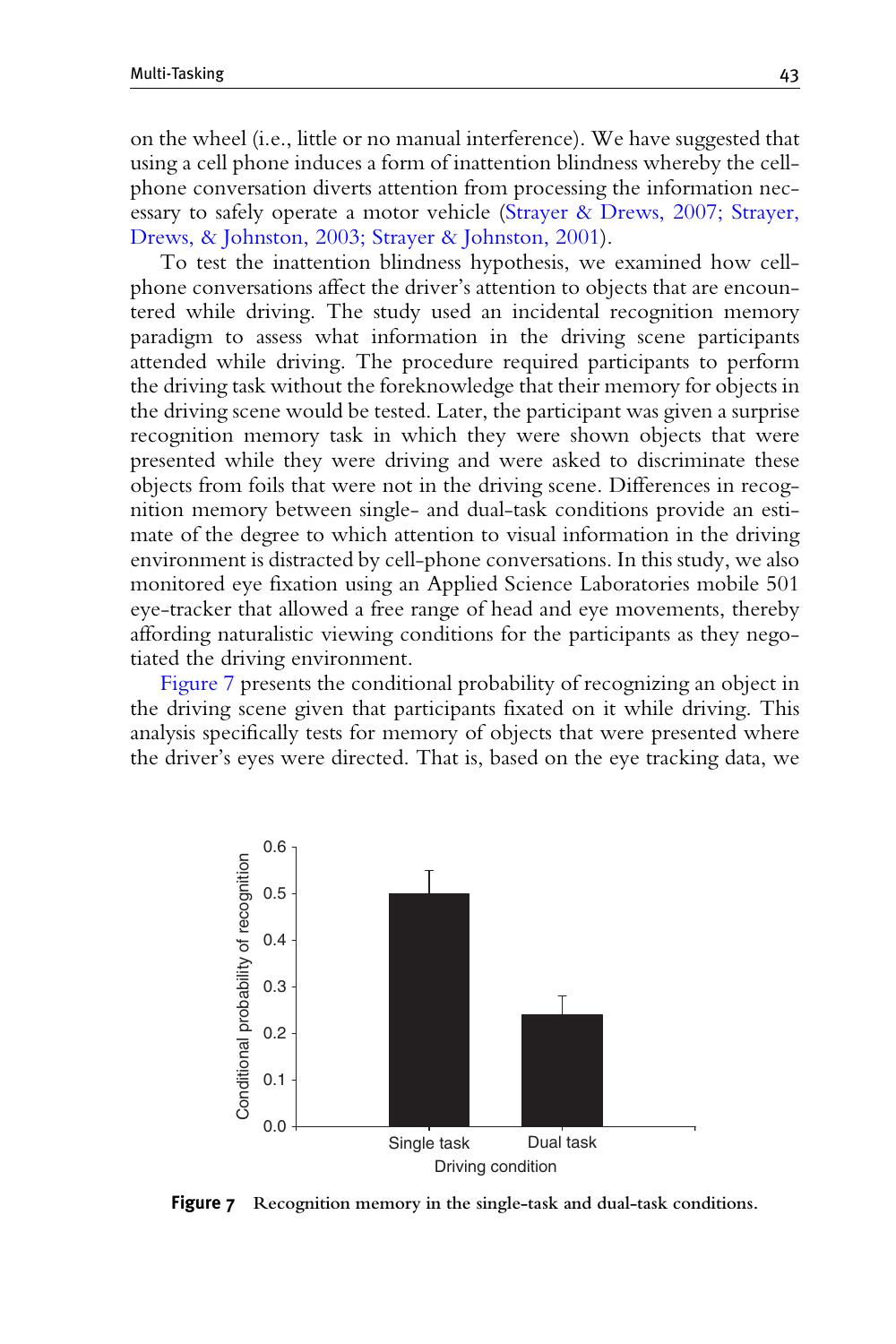know that the driver's eyes were on the road (directed at objects in the driving environment). Moreover, because we used a hands-free cell phone and the call was initiated before driving began, there was no manual interference when drivers were talking on the phone. Thus, any interference that is observed can be attributed entirely to cognitive interference. We restricted our analysis to objects that were fixated upon during the drive. In addition, we used hierarchical linear regression to statistically control for any differences in fixation duration. The analysis revealed that participants were more than twice as likely to recognize objects encountered in the single-task condition than in the dual-task condition,  $t(19) = 4.53$ ,  $p < 0.01$ . That is, when we ensured that participants fixated on objects in the driving scene, significant differences in recognition memory between single- and dual-task conditions were found. Even when the participant's eyes were directed at objects in the driving environment for the same duration, they were less likely to remember them if they were conversing on a cellular phone.

In a follow-up study, we asked participants to rate the objects in the driving scene in terms of their relevance to safe driving using a 10-point scale (participants were given an example in which a child playing near the road might receive a rating of 9 or 10, whereas a sign documenting that a volunteer group cleans a particular section of the highway might receive a rating of 1). Safety relevance ratings ranged from 1.5 to 8, with an average of 4.1. A series of regression analyses found that traffic relevance had absolutely no effect on the difference in recognition memory between single-task and dual-task conditions. This finding is important because it establishes that drivers do not strategically reallocate attention from the processing of less relevant information in the driving scene to the cell-phone conversation while continuing to give highest priority to the processing of task-relevant information in the driving scene.

[Figure 8](#page-17-0) illustrates how the driving environment might be perceived by a driver who is not talking on a cell phone (panel A) and for that same driver when they are talking on a cell phone (panel B). In this example, the encoding of important objects (e.g., the flagman and the bicyclist) is impaired by the use of a cell phone. In fact, we have reviewed several real-world crashes where drivers report failing to see critical information such as stop signs and pedestrians that result in motor-vehicle accidents.

Thus far, our studies assessing inattention blindness have relied on explicit memory measures to test the hypothesis that cell-phone conversations interfere with the initial encoding of information in the driving scene. However, an alternative possibility is that there are no differences in the initial encoding, but rather differences in the retrieval of the information during subsequent memory tests. This distinction is important because the former has direct implications for traffic safety, whereas the latter does not. To differentiate between encoding and retrieval deficits, we recorded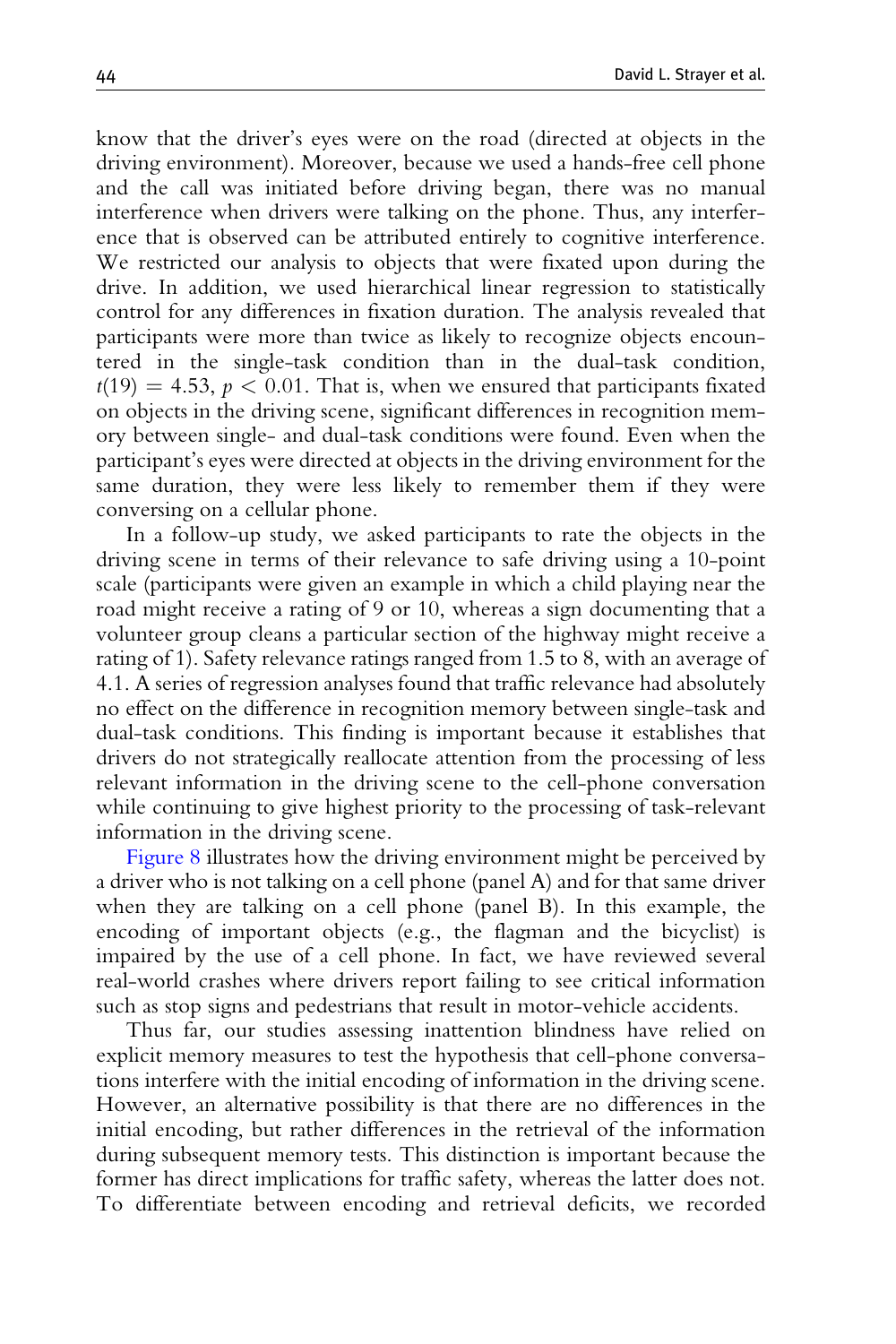

Figure 8 A representation of what a driver might perceive when they are not talking on the phone (left panel) and when they are talking on a hands-free cell phone (right panel).

on-line measures of brain activity elicited by braking events in the driving environment. Prior research has found that the amplitude of the P300 component of the event-related brain potential (ERP) is sensitive to initial encoding conditions and that memory performance is superior for objects eliciting larger amplitude P300s during initial encoding (e.g., [Fabiani,](#page-29-0) [Karis, & Donchin, 1986; Otton & Donchin, 2000](#page-29-0)).

We asked participants to follow a pace car that would brake at random intervals, and ERPs were time-locked to the onset of the pace car brake lights in both single- and dual-task conditions. The dual-task condition involved talking to a confederate on a hands-free cell phone. If the impairments in memory performance are due to differences in the initial encoding of objects in the driving scene, then P300 amplitude should be smaller in the dual-task condition than in the single-task condition. By contrast, if the memory differences are due to impaired retrieval of information at the time of the recognition memory test but not at the time of encoding, then we would not expect to find differences in P300 amplitude between the single-task and the dual-task conditions.

The average ERPs recorded at the parietal electrode site are presented in [Figure 9.](#page-18-0) Visual inspection reveals a large positive potential between 250 and 750 ms (the P300 component of the ERP). Statistical analysis indicated that the P300 component of the ERPs was significantly larger in the singletask than in the dual-task condition,  $t(15) = 4.41$ ,  $p < 0.01$ . In fact, P300 amplitude was reduced by 50% when the drivers were talking on the cell phone.

<span id="page-17-0"></span>These ERP data provide strong evidence for the inattention-blindness hypothesis. In particular, the brain activity associated with processing the information necessary for the safe operation of a motor vehicle is suppressed when drivers talk on a cell phone. Thus, drivers using a cell phone fail to see information in the driving scene because they do not encode it as well as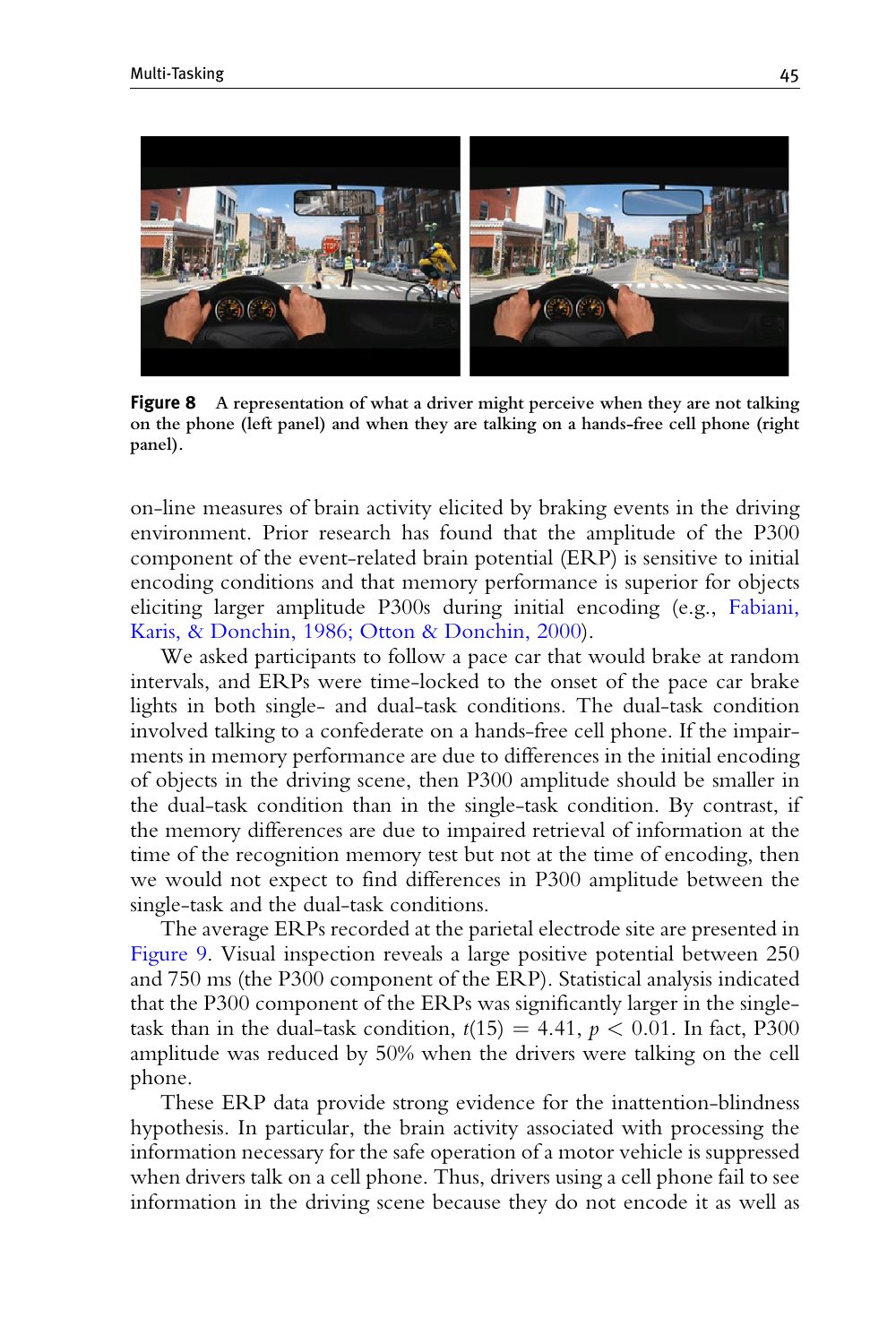

Figure 9 Event-related brain potentials elicited by the onset of brake lights in singletask and dual-task conditions.

they do when they are not distracted by the cell-phone conversation. In situations where the driver is required to react with alacrity, these data suggest that those drivers using a cell phone will be less able to do so because of the diversion of attention from driving to the phone conversation. It is important to note that the demonstrations of inattention blindness described herein provide a pure measure of cognitive interference, because the participant's eyes were on the road and they were not manually manipulating the phone in dual-task conditions.

The studies assessing the inattention-blindness hypothesis tested memory for objects that were at fixation, ensuring that participants actually looked at objects in the driving scene. However, cell phones can also induce a form of tunnel vision, whereby drivers tend to direct their gaze directly ahead and tend to look less often in the periphery. The consequence of this tendency to fixate centrally is that drivers talking on a cell phone are less likely to see objects in the periphery (pedestrians, cars, roadside hazards) and make fewer glances at traffic signals at intersections ([Harlbluk, Noy,](#page-29-0) [Trbovich, & Eizenman, 2007\)](#page-29-0). Alarmingly, some drivers talking on a cell phone do not even look at the traffic signals!

<span id="page-18-0"></span>In an unpublished study, [Noy \(2009\)](#page-29-0) recorded eye movements in an instrumented vehicle when drivers were and were not talking on a handsfree cell phone. [Figure 10](#page-19-0) provides a visual illustration of the areas scanned by the driver as they operated a motor vehicle. The left panel illustrates visual scanning under normal conditions and the right panel illustrates visual scanning when drivers were talking on a hands-free cell phone. In this example, the driver talking on a cell phone would fail to see the bicyclist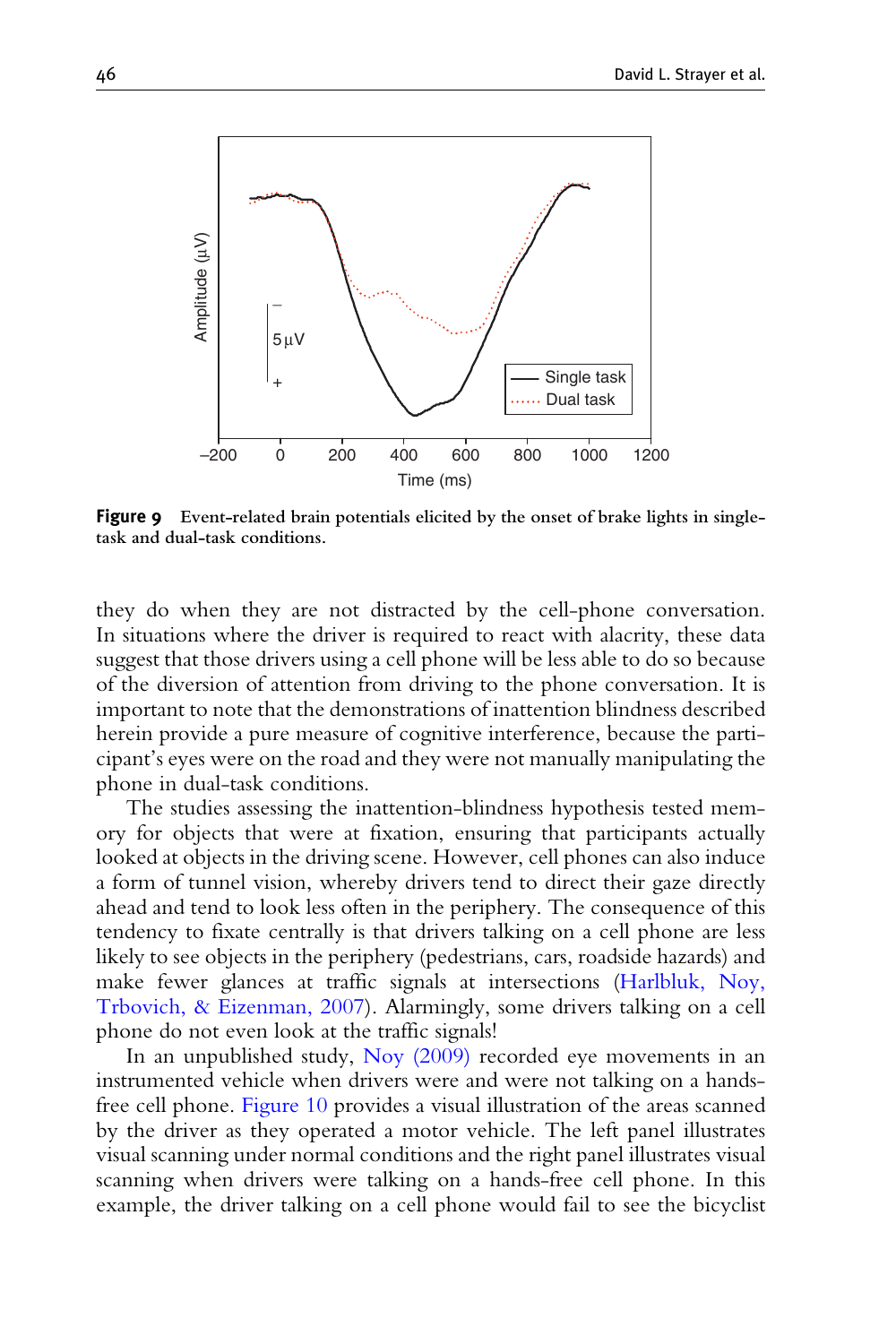

Figure 10 An illustration of how visual scanning is disrupted when drivers are talking on a hands-free cell phone. The left panel represents the scanning pattern of an undistracted driver and the right panel represents the scanning pattern when the driver is talking on a hands-free cell phone.

until it was too late to react. Note also that a driver talking on a cell phone suffers from both impaired visual scanning and inattention blindness, which helps to explain the high-crash rates associated with this activity.

In sum, cell-phone conversations compete for attention with driving. The result is that visual processing is substantially impaired when drivers are talking on a cell phone (either hand-held or hands-free). This is seen both in the visual scanning of the driving environment (leading to tunnel vision) and in the extraction of information that is at fixation (leading to inattention blindness).

## 4. Are All Conversations Harmful to Driving?

<span id="page-19-0"></span>The preceding sections document that cell-phone conversations impair driving. But what about other conversations engaged in while driving? In particular, do in-vehicle conversations impair driving to the same extent as cell-phone conversations? One way to examine this issue is to compare the crash risk while conversing on a cell phone (established above as a fourfold increase) with the crash risk when there is another adult in the vehicle. Epidemiological evidence [\(Reuda-Domingo et al., 2004;](#page-29-0) [Vollrath, Meilinger, & Kruger, 2002\)](#page-29-0) indicates that the crash rate drops below 1.0 when there is an adult passenger in the vehicle (i.e., there is a slight safety advantage for having another adult passenger in the vehicle). Given that in many instances the passenger and the driver are conversing, these findings would seem to be at odds with the suggestion that any conversation task diverts attention from driving. However, there are also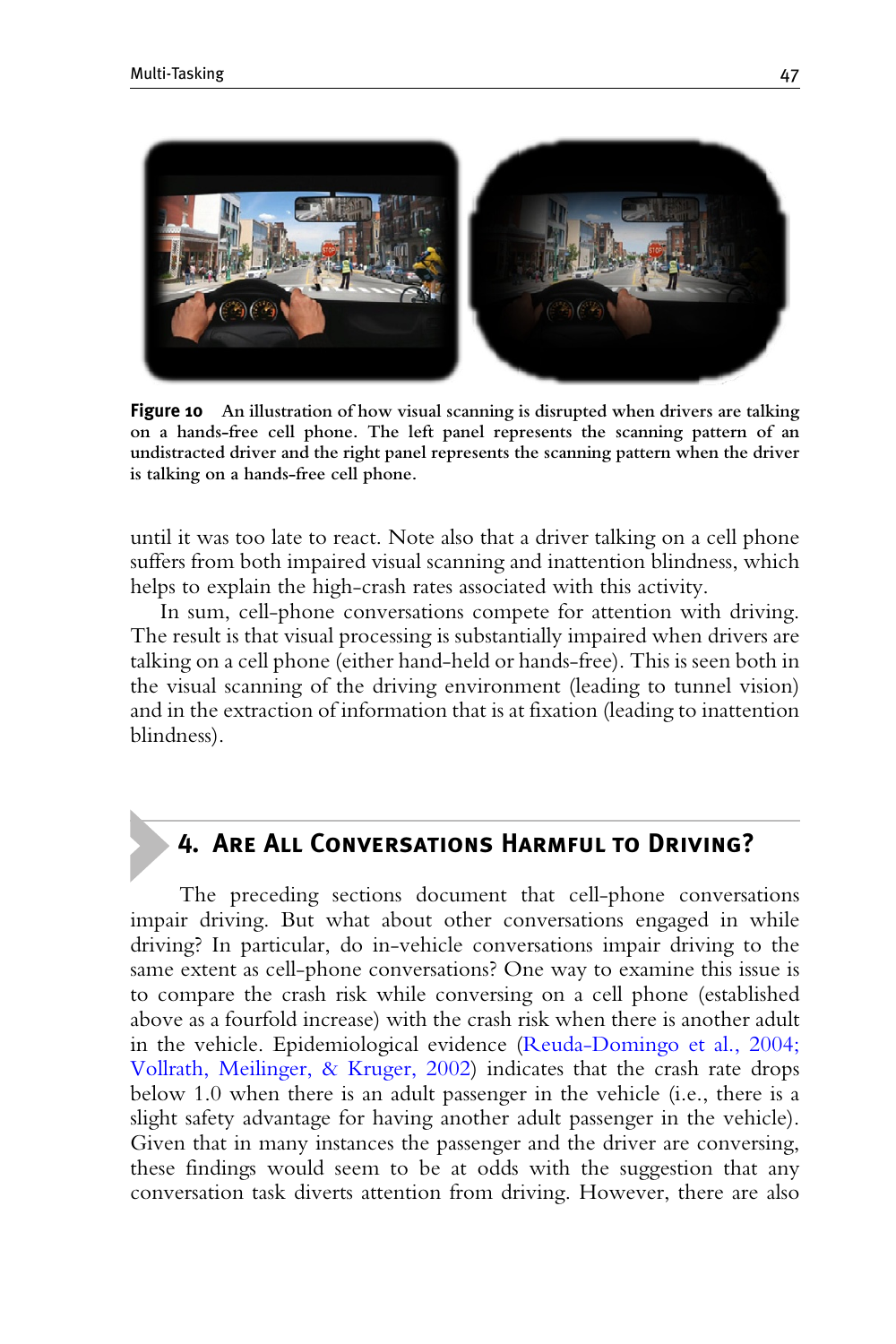situations where the passenger and the driver are not engaged in conversation, so a more precise analysis is needed.

To provide a more formal comparison of the differences between passenger and cell-phone conversations, my colleagues and I returned to the driving simulator [\(Drews, Pasupathi, & Strayer, 2008](#page-29-0)). We recruited pairs of participants who knew each other before the study and randomly assigned one participant as the driver and the other as an interlocutor (a) on a cell phone or (b) as a passenger seated next to the driver in the vehicle. In single-task conditions, the driver was asked to drive down a multilane highway and take an exit at a rest stop located approximately 8 miles down the road. In dual-task conditions, the driver was asked to perform the same task while they were also engaged in a conversation with their friend.

In all cases, the driver's task was to exit the highway at the rest stop and park the vehicle. Drivers in single-task conditions had no trouble complying with this task, with a successful completion rate of 96%. However, there was a striking difference between cell-phone and passenger conversations in dual-task conditions. Passenger conversations (with a successful completion rate of 88%) did not significantly differ from single-task conditions, whereas 50% of the drivers engaged in a cell-phone conversation failed to take their exit. The difference between these two conversation conditions was significant,  $\chi^2(1) = 7.9$ ,  $p < 0.05$ , providing clear evidence that the impairments to driving are not the same for all forms of conversation.

We also examined the ability of drivers to maintain their lane position as they drove down the highway. We used an RMS error measure to determine variations in lane position. Single-task conditions did not differ from dual-task conditions involving an in-vehicle conversation (RMSe  $= 0.45$ ) vs. 0.40, respectively), whereas cell-phone conversations resulted in significantly greater lane deviation than passenger conversations ( $RMSe = 1.0$  vs. 0.4, respectively),  $t(39) = 2.1$ ,  $p < 0.01$ .

To understand why passenger conversations differ from cell-phone conversations, we performed a detailed analysis of the conversations. Video analysis revealed that with in-vehicle conversations, the passenger often actively engaged in supporting the driver by pointing out hazards, helping to navigate, and reminding the driver of the task (i.e., exiting at the rest stop). In other cases, the conversation was temporally halted during a difficult section of driving and then resumed when driving became easier. These real-time adjustments to the conversation based on the demands of driving were not evident in cell-phone conversations. In effect, the passenger acted as another set of eyes that helped the driver control the vehicle, and this sort of activity is not afforded by cell-phone conversations.

Another factor differing between passenger and cell-phone conversation is the content of the conversation. For example, a content analysis of the conversation revealed that there were significantly more references to traffic with passenger conversations (3.8) than with cell-phone conversations (2.1),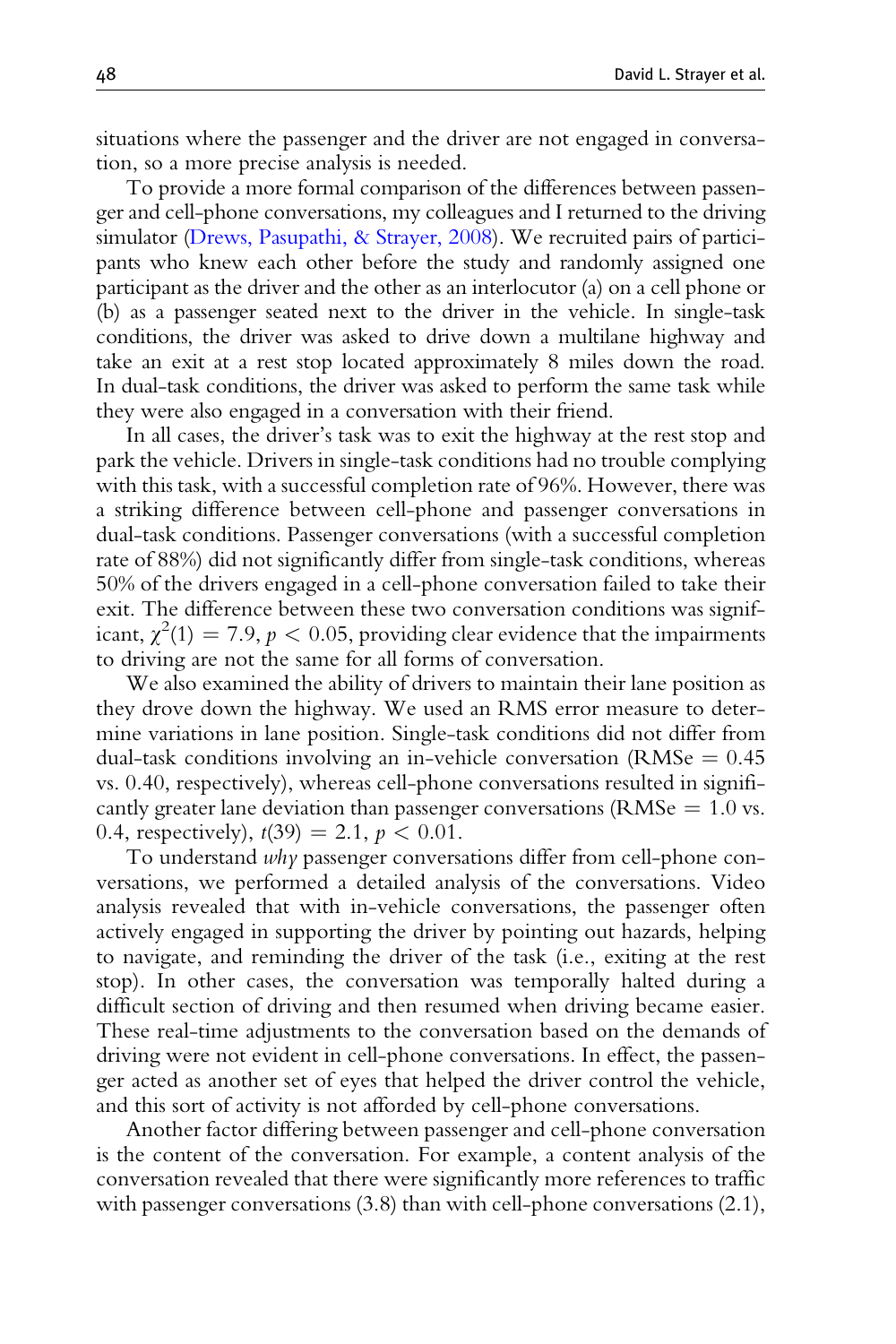$t(46) = 3.0, p < 0.01$ . This finding suggests that both the driver and the passenger share an awareness of the driving conditions, something that was significantly less likely with cell-phone conversations.

Taken together, the epidemiological and simulator studies establish that not all conversations in the vehicle lead to impairments in driving. In particular, because the driver and an adult passenger adjust their conversation based upon the real-time demands of driving, in-vehicle conversations do not increase the odds of an accident. However, if that same conversation is performed over a cell phone, the conversation diverts the driver's attention from the road and drivers are significantly more likely to be involved in a crash.

## 5. Can the Interference Be Practiced Away?

Practice improves performance in some, but not in all contexts. A necessary condition for improvement is a consistency in the environment that can be capitalized upon with practice [\(Schneider & Shiffrin, 1977](#page-29-0)). If performance in the cell-phone–driving combination improves with practice, then it is possible that the impairments would diminish over time and the issues of cell phone-based driver distraction would abate as more and more drivers became proficient with this dual-task skill. However, an important aspect of driving involves reacting to unexpected events (e.g., a child running across the street, a deer darting across the road, road construction, a novel driving route, etc.), making it unlikely that driving can become automatic. Moreover, cell-phone conversations, by their very nature, vary from call to call. As a consequence, the consistency necessary to become an "expert" in talking on a cell phone while driving would appear to be missing.

We tested to see if drivers could become expert cell-phone drivers with practice. The procedure involved identifying 30 individuals who used the cell phone regularly while driving (i.e., the experts who reported using the phone on 41% of their trips) and 30 drivers who did not use their phone while driving (novices). We tested these drivers in both single-task and dual-task conditions in both city driving and highway driving scenarios [\(Cooper & Strayer, 2008](#page-28-0)). We found no differences between the experts and novices  $(F < 1)$ ; both groups exhibited significant (and equivalent) impairment in dual-task conditions  $F(3,55) = 10.7$ ,  $p < 0.01$ . Thus, realworld experience using a cell phone while driving did not make the so-called experts any better at multitasking than the novices.

We also used the driving simulator to test a "Groundhog Day"<sup>[3](#page-21-0)</sup> variation in which participants drove a scenario with the same event sequences

<span id="page-21-0"></span><sup>&</sup>lt;sup>3</sup> In the 1993 movie "Groundhog Day," the actor Bill Murray plays weatherman Phil Connors who finds himself living the same day over and over.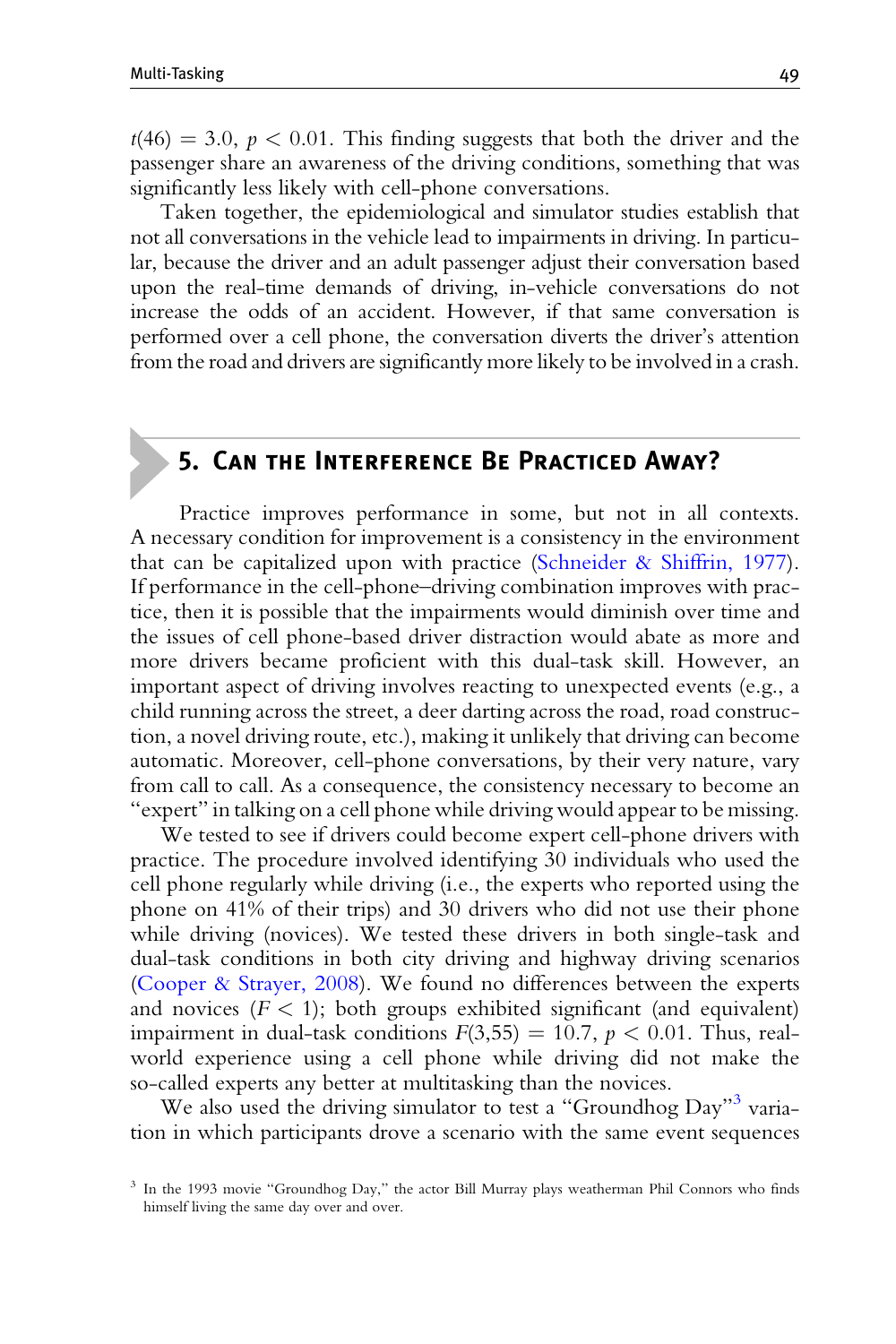for 4 days in a row (e.g., a pedestrian stepping out at a particular location). Our rationale was that the unexpected events would become more predictable and that the impairments to driving while using a cell phone would diminish with practice. This is exactly what happened. With practice, the number of collisions diminished from the first day (41 collisions) to the fourth day (18 collisions) of training,  $\chi^2(1) = 9.94$ ,  $p < 0.01$ ; however, even on the fourth day of practice, there were still twice as many collisions in dual-task conditions (12 vs. 6 for dual-task and single-task, respectively).

To see if the improvements from Day 1 to 4 reflected a generalizable improvement in the ability to talk on a cell phone while driving, the participants were then transferred to a novel driving scenario. In the transfer phase, we observed significantly more crashes in dual-task conditions (26 collisions) than in single-task conditions (10 collisions),  $\chi^2(1) = 6.35$ ,  $p < 0.05$ . In fact, the collision rates at transfer did not differ significantly from that observed on the first day of training. What the transfer analyses tell us is that the improvements observed with "Groundhog Day" training were specific to the training sequences, and when drivers were exposed to novel events at transfer, the pattern of dual-task impairment returned to the levels observed on the first day of training.

Neither real-world practice nor simulator training made drivers perform better in novel dual-task conditions. There was no evidence that drivers became experts at the dual-task combination of talking on a cell phone while driving. We suggest that the dynamic nature of both driving and conversing on a cell phone precludes the possibility of practicing away the dual-task costs of this concurrent activity.

#### 6. Is Everyone Impaired by Using a Cell Phone While Driving?

A final issue to which we turn examines individual differences in the ability to concurrently talk on a cell phone while driving. We have provided clear evidence based upon group averages that using a cell phone while driving impairs performance. In fact, the evidence indicates that the interference is bidirectional, that is, not only does cell-phone use impair driving performance, but driving also interferes with the quality of the cell-phone conversation. But are there individual differences in the ability to multitask while driving? And, more importantly, are there "supertaskers" in our midst, individuals who can drive while simultaneously conversing on a cell phone without noticeable impairment? If so, what allows them to exhibit behavior that seemingly violates cognitive scientists' current understanding of attention and dual-task control?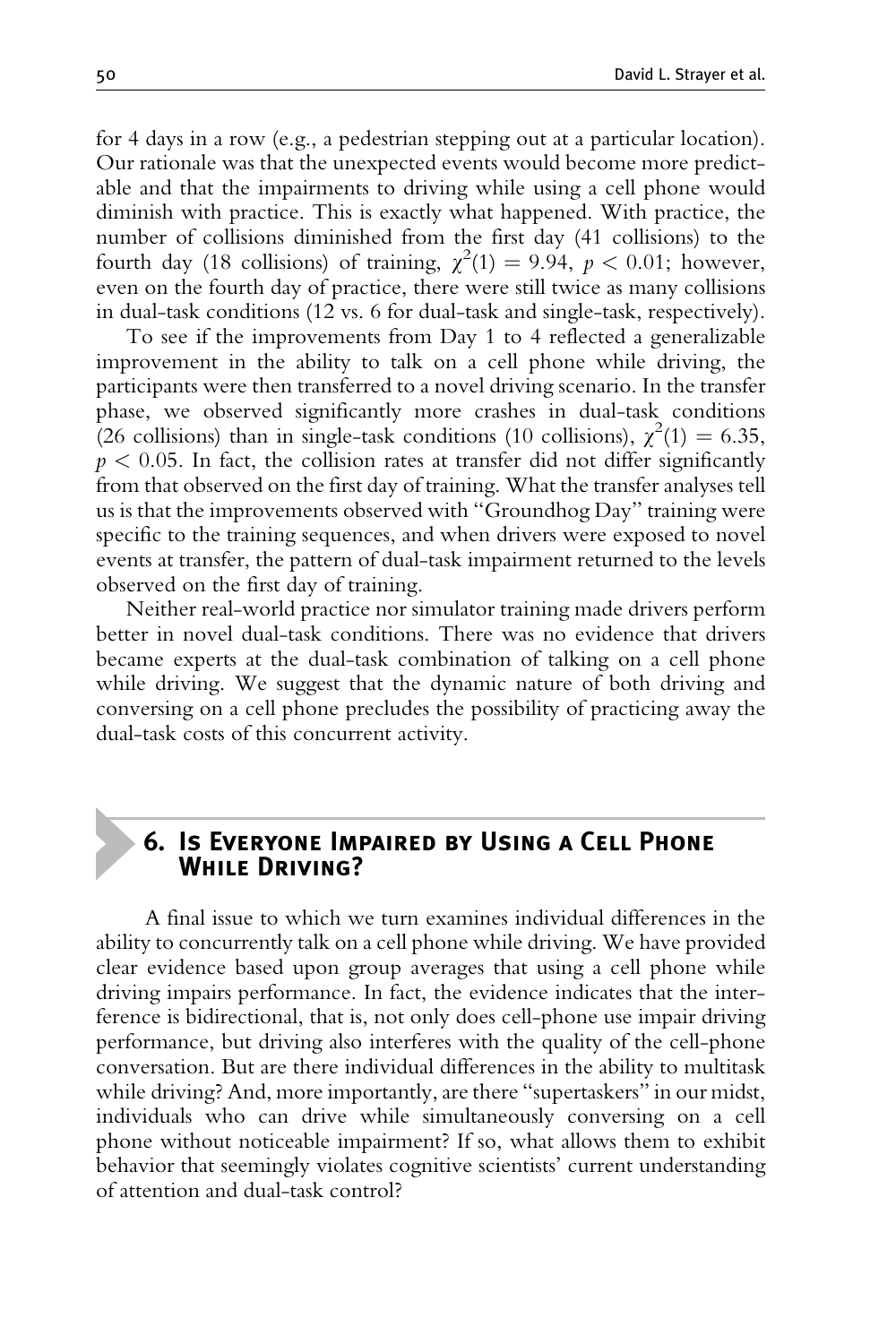To identify individuals with extraordinary multitasking ability, we paired the task of driving with an auditory version of the Operation Span (OSPAN) task. The OSPAN task involves maintaining the task goal of memorizing items and recalling them in the correct serial order while concurrently performing distracting math problems. Individual differences in OSPAN performance have been shown to predict behavior on a wide range of cognitive tasks thought to require frontal executive attention.

Two hundred participants performed the driving and OSPAN tasks in combination and also performed each of the tasks separately. We predicted that most individuals would show substantial performance declines in driving and OSPAN when performed together compared to the singletask baseline measures. By contrast, individuals with extraordinary multitasking ability, if they exist, might be able to perform these two tasks in combination without impairment.

The group-level data are presented in [Figure 11.](#page-23-0) Dual-task performance was inferior to single-task performance for brake reaction time,  $F(1,199) = 51.3, p < 0.01,$  following distance,  $F(1,199) = 10.2, p < 0.01, p < 0.01, p < 0.01$  $p < 0.01$ , OSPAN memory performance,  $F(1,199) = 66.4$ ,  $p < 0.01$ , and OSPAN math performance  $F(1,199) = 30.6$ ,  $p < 0.01$ . This pattern of performance is consistent with the well-established pattern of dual-task performance decrements associated with limited capacity attention.



<span id="page-23-0"></span>Figure 11 The group-level data for single-task and dual-task conditions.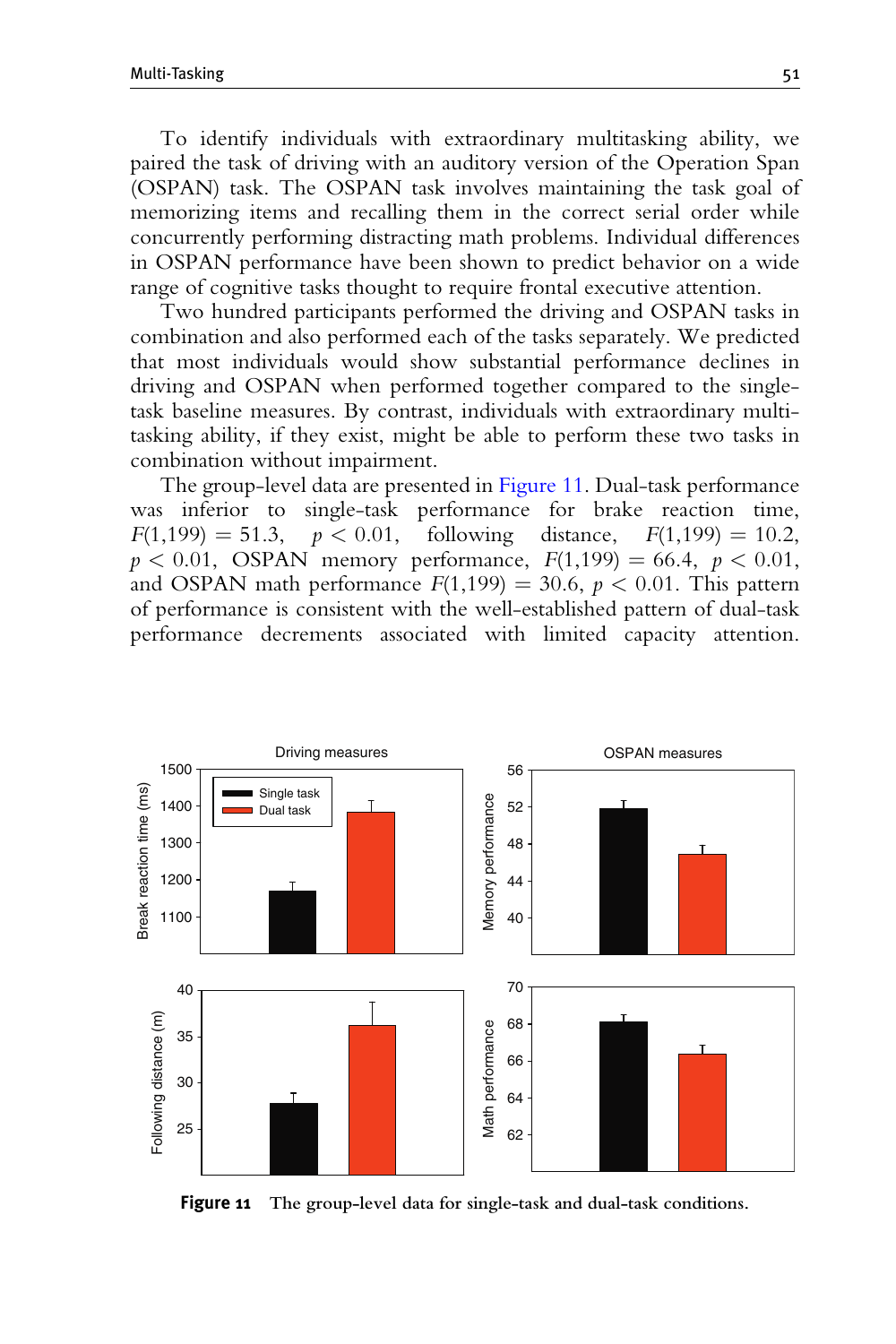Moreover, the data indicate bidirectional interference such that both driving and OSPAN measures suffered in dual-task conditions.

Further scrutiny revealed a small subset of participants ( $N = 5$ ; 3 males and 2 females) scoring in the upper quartile of the OSPAN memory task (i.e., "high spans") and showing no performance decline from single-task to dual-task across all the dependent measures. We used a stringent set of criteria for classifying participants as a "supertasker." The first requirement was that performance on each of the four dependent measures was in the top 25% of the single-task scores for that variable, ensuring that the absence of dual-task costs could not be attributed to "sandbagging" in single-task conditions. The second requirement was that dual-task performance could not differ from single-task levels by more than the single-task standard error of the mean for that measure. Participants received a score ranging from 0 to 4, reflecting the number of measures in which they showed no dual-task decrement. Participants who earned a score of 3 ( $N = 4$ ) or 4 ( $N=1$ ) were classified as supertaskers (i.e., participants who performed both tasks at the same time with high levels of proficiency on each task) and those earning a score of 0–2 were classified as controls. Note that a score of 2 or lower indicates that one or both of the tasks were not performed as well in dualtask conditions as in single-task conditions.

As illustrated in [Figure 12](#page-24-0), the dual-task cost for these supertaskers was zero; they performed as well, if not better, in the dual-task condition than



<span id="page-24-0"></span>Figure 12 A comparison of control and supertasker performance.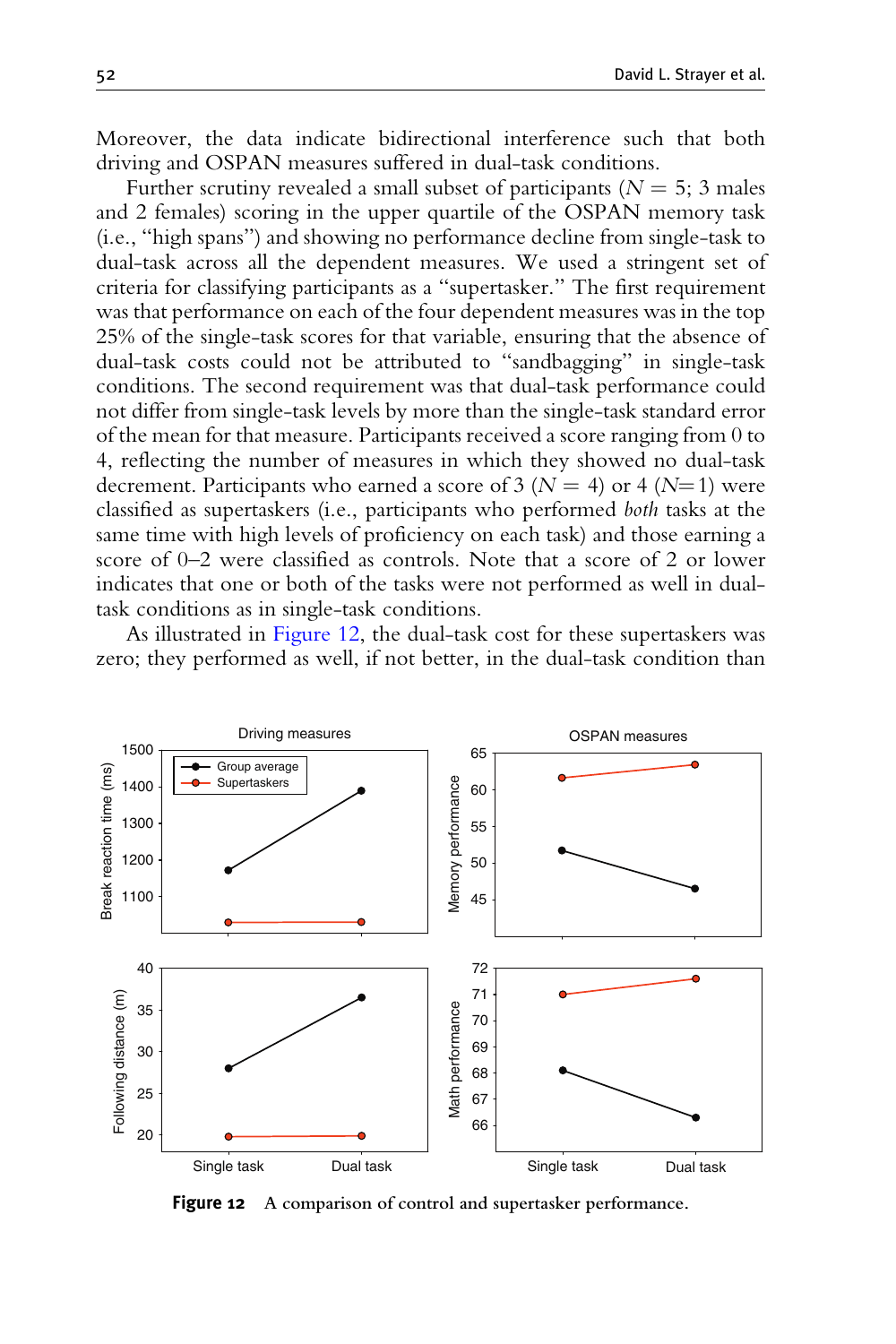they did in the single-task conditions. Independent sample t-tests comparing the difference between single-task and dual-task conditions indicated significantly smaller costs for supertaskers than for controls in brake reaction time,  $t(198) = 5.0$ ,  $p < 0.01$ ; following distance,  $t(198) = 3.1$ ,  $p < 0.01$ ; OSPAN memory performance,  $t(198) = -4.6$ ,  $p < 0.01$ , but OSPAN math performance did not differ ( $p > 0.10$ ). We also compared the performance of supertaskers with the subset of participants who scored in the top quartile of the OSPAN task (i.e., high spans). Independent sample t-tests comparing the difference between single-task and dual-task revealed significantly smaller costs for supertaskers in brake reaction time  $t(49) = 3.5$ ,  $p < 0.01$  and OSPAN memory performance  $t(49) = 4.8$ ,  $p < 0.01$ . There was also a trend for smaller costs in following distance for supertaskers  $t(49) = 1.9, p < 0.06$ , whereas the costs in OSPAN math performance did not differ ( $p > 0.20$ ). Note also that the supertaskers began in singletask conditions in the upper quartile of the distribution and became an even more extreme outlier in dual-task conditions.

To ensure that this pattern of data did not arise by chance alone, we performed a Monte Carlo simulation in which randomly selected single– dual-task pairs of variables from the existing data set were obtained for each of the four dependent measures and then subjected to the same algorithm that was used to classify the supertaskers. The Monte Carlo procedure simulated 100,000 participants, and we found that by chance alone, 0.16% of the cases resulted in performance criteria that matched those of the supertaskers (compared to the obtained 2.5% of cases; a 15-fold difference). Logistic regression found that the frequency of supertaskers was significantly greater than chance  $\chi^2(1) = 17.9$ ,  $p < 0.01$ . Given that this pattern cannot be attributed to chance, it suggests that an important individual difference variable underlies the effect. We have suggested that this individual difference is associated with differences in executive attention as mediated, at least in part, by the frontal cortex [\(Watson & Strayer, 2010](#page-30-0)).

To test the hypothesis that the extraordinary multitasking behavior of supertaskers is mediated by differences in the frontal cortex, we invited our supertaskers plus three individuals who met the supertasker criteria in subsequent studies (making a total of eight supertaskers) and a control group matched on working memory capacity (assessed using the OSPAN task), age, handedness, and gender back for additional testing. This testing took place at least a month after the initial screening and involved having the participants perform a challenging  $N$ -back task while their brains were scanned using functional magnetic resonance imaging (fMRI). Participants were also retested on a single-task variant of the OSPAN task.

In the dual N-back task, participants were instructed to respond when the letter and/or position of the square matched the stimuli  $N$ -times back (i.e., 1 time back in the 1-back condition, 2 times back in the 2-back condition, and so on). The N-back was administered as a dual task in that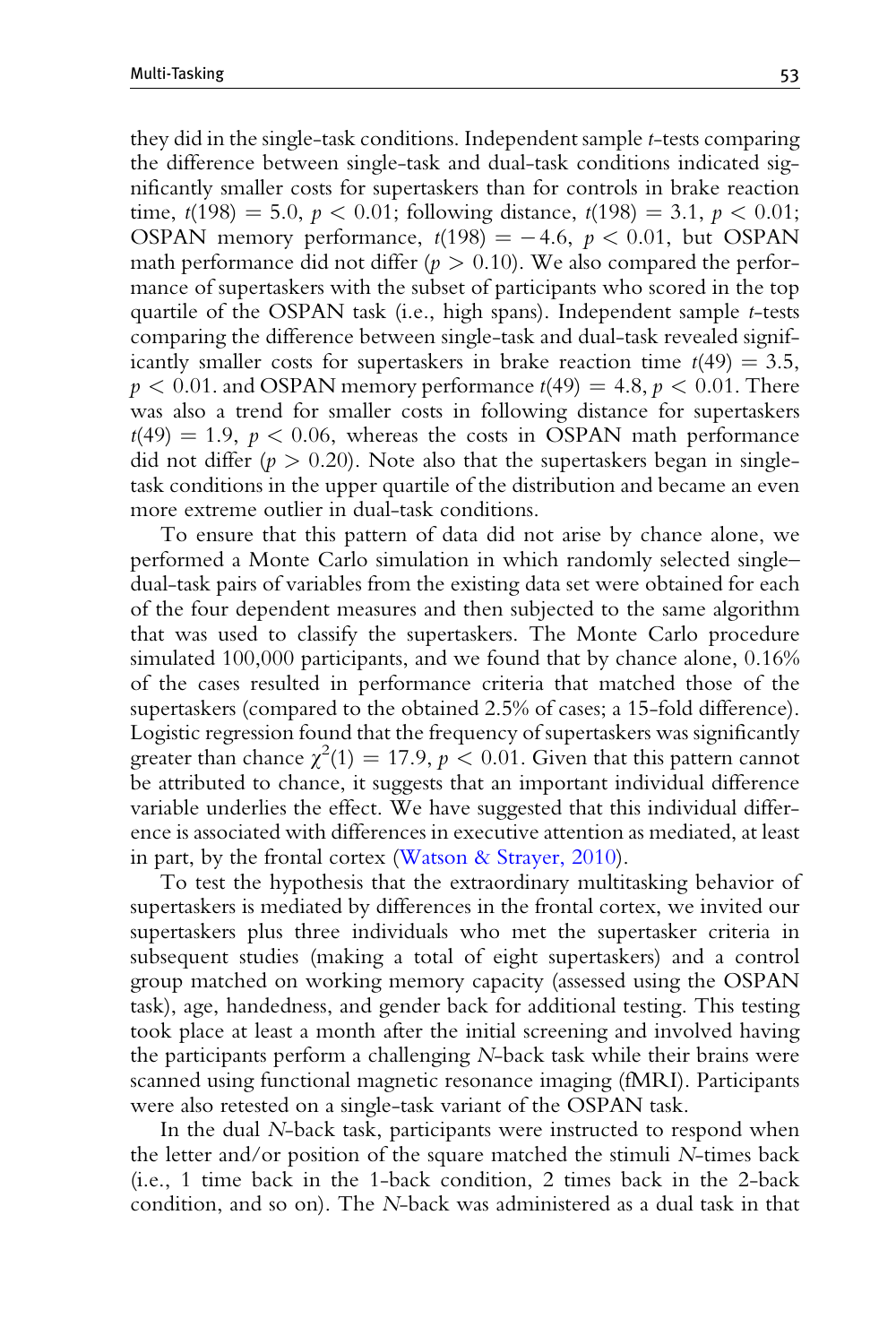visual/spatial and auditory/verbal stimuli were presented simultaneously, requiring participants to process both modalities independently ( [Jaeggi](#page-29-0) [et al., 2007\)](#page-29-0). Participants completed the dual N-back task in two separate fMRI sessions in a Siemens 3T Trio MR scanner with a standard head coil.

With the accuracy data, there was a significant effect of N-back load, with accuracy decreasing as load increased,  $F(3,30) = 4.06$ ,  $p < 0.01$ . More importantly, there was also a significant effect of group,  $F(1,10) = 10.67$ ,  $p < 0.01$ . The latter effect indicates that the supertaskers performed the dual N-back task more accurately than the controls. In addition, the test–retest reliability of the OSPAN task was higher for the supertaskers than for the controls, indicating a high level of stability for supertaskers. The stability of the OSPAN performance across several months reflects a reliable ability difference, and the superior performance in the dual N-back task suggests that the ability of supertaskers generalizes beyond the driving/OSPAN dual-task combination used for classification by [Watson and Strayer \(2010\)](#page-30-0). That is, the supertasker classification reflects a reliable and generalizable ability difference.

The fMRI analyses found several brain regions that differed for supertaskers and controls as they performed the dual N-back task. Of these, three frontal areas were of particular importance because they have been implicated in prior research on multitasking: frontopolar prefrontal cortex (FP-PFC), dorsolateral prefrontal cortex (DL-PFC), and anterior cingulate cortex (ACC). In all cases, the supertaskers had less activity at higher levels of load than controls. These neuroimaging findings provide an important biobehavioral marker of supertaskers' performance and suggest that they are more efficient, achieving higher levels of accuracy in the dual N-back task with less metabolic activity (i.e., fewer resources). Note, however, that in terms of working memory capacity, supertaskers and controls did not differ, that is, there is something specific about multitasking that makes supertaskers unique. In other words, the dissociative pattern indicates that supertaskers excel at multitasking, but it is not the case that supertaskers are necessarily "smarter" across the board.

Supertaskers have a remarkable ability to successfully perform two attention-demanding tasks that over 97% of the population cannot perform without incurring substantial costs in performance. Paradoxically, a recent study examining multitasking ability found that individuals who report multitasking more frequently do so less well than those who are less frequent multitaskers [\(Ophir, Nass, & Wagner, 2009\)](#page-29-0). Indeed, our studies over the last decade have found that a great many people have the belief that the laws of attention do not apply to them (e.g., they have seen other drivers who are impaired while multitasking, but they believe that they are the exception to the rule), which is consistent with the general overconfidence of beliefs about one's ability. In fact, some readers may also be wondering whether they too are supertaskers; however, we suggest that the odds of this are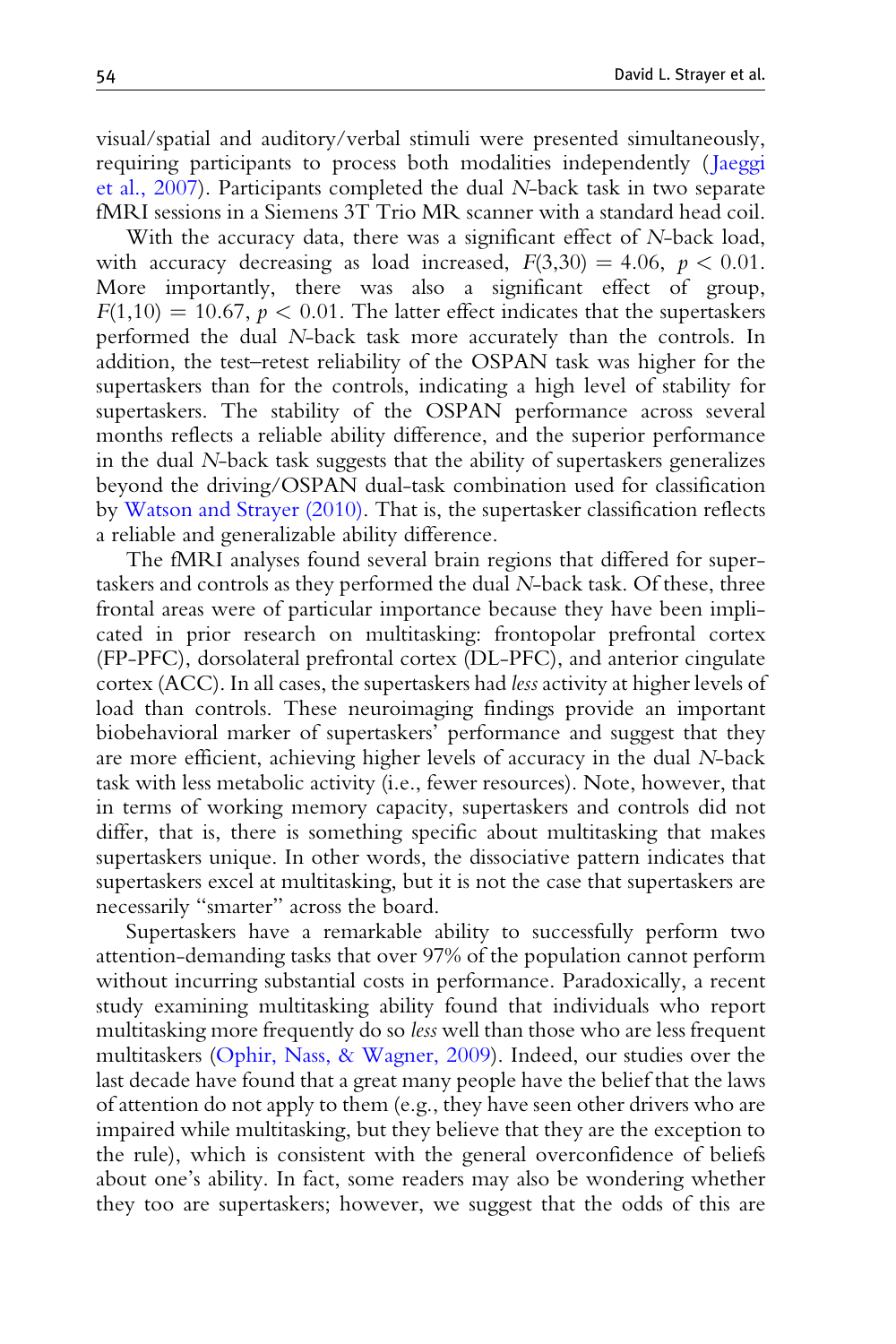against them. The illusion that people harbor about their superior multitasking ability is likely to be driven by inattention blindness, whereby attention is diverted from sources of evidence that would indicate that their driving behavior is impaired.

The discussion of supertaskers begs an interesting question: Why are we all not supertaskers? We suggest two possibilities. First, there may be some cost associated with being a supertasker. People are often faced with a stability/plasticity dilemma in which they must strike a delicate balance between being overly rigid and overly flexible in their processing style. Indeed, many clinical disorders are associated with an imbalance, being either overly rigid or overly flexible ([DSM-IV, 1994\)](#page-29-0). It may be that supertaskers excel at multitasking at the expense of other processing abilities. Second, there may be few costs (and possibly benefits) associated with being a supertasker, but the environmental and technological demands that favor this ability are relatively new, and any selective advantage for being a supertasker has yet to propagate throughout the population. Indeed, it has only been in the last few generations that technology has placed high value on multitasking ability. This time-scale is too short for any selective advantage to spread through the population.

Together, these individual differences in multitasking behavior provide clear evidence for cognitive distraction (for the majority of us) and help to localize the areas of the brain (i.e., frontal cortex) that become overloaded when drivers attempt to talk on a cell phone while driving. In particular, these findings help to bridge the gap between applied cognition and cognitive neuroscience. Ultimately, we believe that the differences between supertaskers and controls can be leveraged to provide theoretical insight into why cognition does (or does not) break down for dual-task combinations beyond cell phones and driving.

### 7. Conclusions and Future Directions

This chapter took an applied cognitive neuroscience approach to driver distraction, integrating methods and theories from cognitive science and cognitive neuroscience into the study of driving. Considering the ubiquity of driving and the fact that motor-vehicle crashes are the leading cause of accidental deaths in the United States, we believe that this work can have a significant impact. We focused on cognitive distraction and showed that for the most prevalent exemplar, driving while conversing on a cell phone, impairments can be as profound as operating a motor vehicle at the legal limit of alcohol. We showed that using a cell phone induces a form of inattention blindness and provided evidence using eye tracking and ERP methodologies of this impairment. We also used state-of-the-art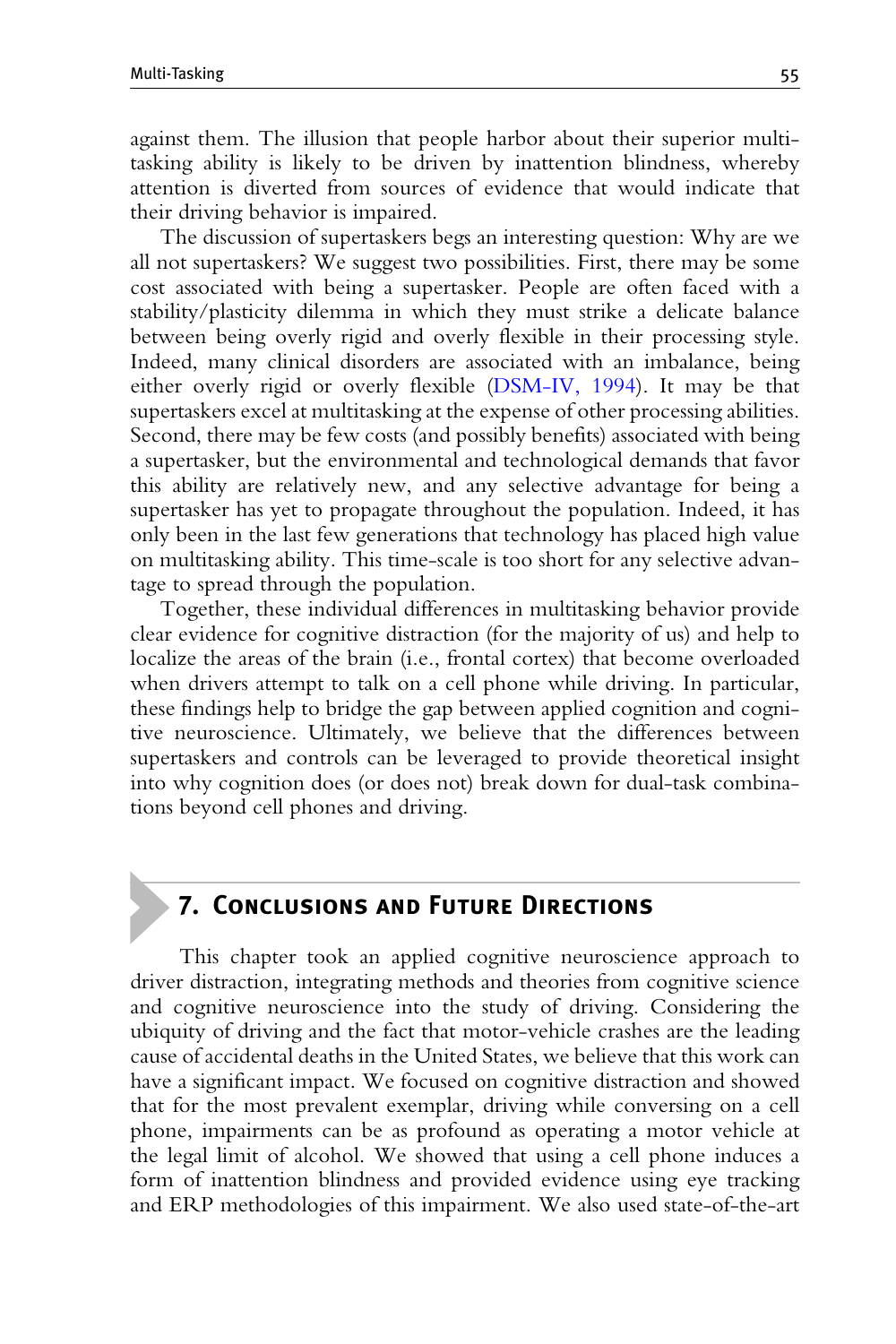neuroimaging methods (fMRI) to identify several regions of the frontal cortex that are overloaded in multitasking situations. We also showed that talking on a cell phone differs in important ways from other forms of verbal communication (e.g., talking to an adult passenger in the vehicle).

Translational research is often used to help guide public policy, and this has been the case with the research described herein. Members of our research team have participated in two National Distracted Driving Summits and briefed members of both the US House and Senate on the science of driver distraction. Given the explosion of new technologies that are making their way into the vehicle, the issues of driver distraction are likely to get much worse in the coming years. Unfortunately, there will be thousands of additional lives lost because a driver was multitasking instead of paying full attention to the road.

We suggest two important directions for further research. First, a theoretically sound and methodologically rigorous technique should be developed to determine the distraction potential of a device before it is used while driving (and this is particularly true if the device is installed by the auto manufacturer). We suggest that it is unwise and unethical to integrate a device into the vehicle without first proving that it does not cause harm. By comparison, a drug company cannot market a drug unless it has gone through a rigorous set of evaluations to ensure that it causes no harm. This research need not be atheoretical. That is, not only will this research help to improve safety on the roads, but also it has the potential for helping to refine cognitive theory (as was the case for the research on supertaskers; for other examples, see [Strayer et al., 2003](#page-30-0)).

Second, it is important to understand why people continue to engage in a distracting activity when they acknowledge that it is risky. For example, surveys indicate that large segments of the driving public support legislation restricting or prohibiting the use of cell phones to talk or text. Yet, these same surveys also indicate that 85% of adult drivers talk on their cell while driving and 47% of adults report text messaging while driving. There is clearly a disconnect in that people support legislation that would restrict the activities in which they regularly engage. Understanding the bases for this disconnect is likely to be important both theoretically and in the process of helping to better translate our scientific understanding of driver distraction into good public policy.

#### REFERENCES

- Brown, T. L., Lee, J. D., & McGehee, D. V. (2001). Human performance models and rearend collision avoidance algorithms. Human Factors, 43, 462–482.
- <span id="page-28-0"></span>Cooper, J. M., & Strayer, D. L. (2008). Effects of simulator practiced and real-world experience on cell-phone related driver distraction. Human Factors, 50, 893–902.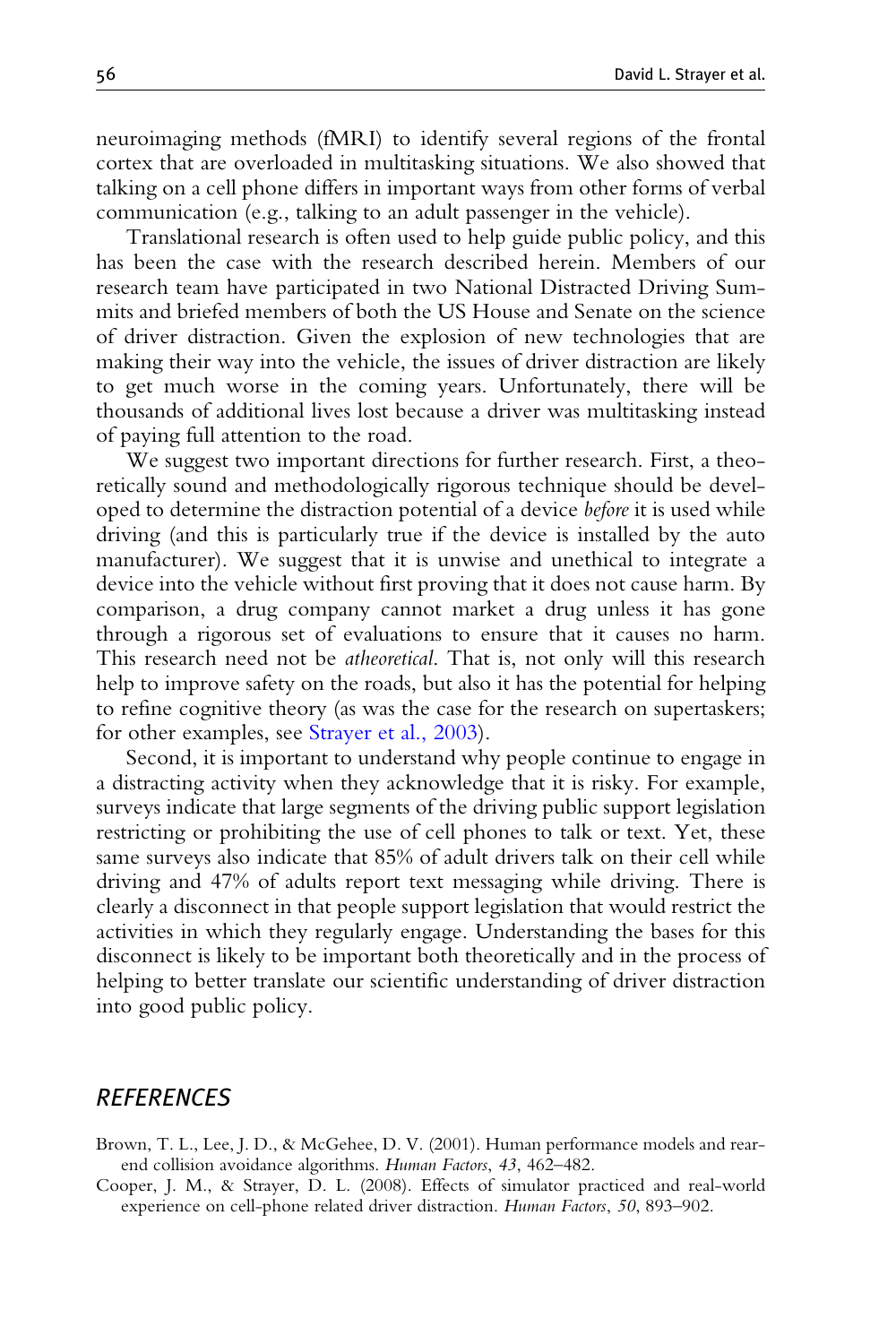- Cooper, J. M., Vladisavljevic, I., Medeiros-Ward, N., Martin, P. T., & Strayer, D. L. (2009). Near the tipping point of traffic stability: An investigation of driving while conversing on a cell phone in simulated highway traffic of varying densities. Human Factors, 51, 261–268.
- Drews, F. A., Pasupathi, M., & Strayer, D. L. (2008). Passenger and cell-phone conversation during simulated driving. Journal of Experimental Psychology: Applied, 14, 392–400.
- DSM-IV. (1994). The diagnostic and statistical manual of mental disorders (4th ed.). Washington, DC: American Psychiatric Association.
- Fabiani, M., Karis, D., & Donchin, E. (1986). P300 and recall in an incidental memory paradigm. Psychophysiology, 23, 298–308.
- Glassbrenner, D. (2005). Traffic safety facts research note: Driver cell phone use in 2005—Overall results. DOT HS 809 967. Washington, DC: National Center for Statistics and Analysis, National Highway Traffic Safety Administration.
- Harlbluk, J. L., Noy, Y. I., Trbovich, P. L., & Eizenman, M. (2007). An on-road assessment of cognitive distraction: Impacts on drivers' visual behavior and braking performance. Accident Analysis and Behavior, 39, 372–378.
- Hirst, S., & Graham, R. (1997). The format and presentation of collision warnings. In Y.I. Noy (Ed.),Ergonomics and safety of intelligent driver interfaces, (pp. 203–319). Hillsdale,NJ: Lawrence Erlbaum.
- HLDI. (2009). Hand-held cell phone laws and collision claims frequencies.
- IIHS. [http://www.iihs.org/laws/cellphonelaws.aspx.](http://www.iihs.org/laws/cellphonelaws.aspx)
- Jaeggi, S. M., Buschkuehl, M., Etienne, A., Ozdoba, C., Perrig, W. J., & Nirkko, A. C. (2007). On how high performers keep cool brains in situations of cognitive overload. Cognitive, Affective & Behavioral Neuroscience, 7(2), 75–89.
- McEvoy, S. P., Stevenson, M. R., McCartt, A. T., Woodward, M., Haworth, C., Palamara, P., et al. (2005). Role of mobile phones in motor vehicle crashes resulting in hospital attendance: A case-crossover study. British Medical Journal, 331, 428–433.
- National Highway Transportation Safety Administration. (2001). Traffic safety facts—2001. Washington, DC: U.S. Department of Transportation (Rep. DOT 809 484).
- National Highway Transportation Safety Administration. (2006). The impact of driver inattention on near-crash/crash risk: An analysis using the 100-car Naturalistic Driving Study Data (DOT HS 810 594). Washington, DC: US Department of Transportation.
- National Safety Council White Paper. (2010). Understanding the distracted brain: Why driving while using hands-free cell phones is risky behavior. (on-line publication).
- Noy, Y. I. (2009). Human factors issues related to driver distraction from in-vehicle systems. (unpublished PowerPoint presentation).
- Ophir, E., Nass, C. I., & Wagner, A. D. (2009). Cognitive control in media multitaskers. Proceedings of the National Academy of Sciences, 106, 15583–15587.
- Otton, L. J., & Donchin, E. (2000). Relationship between P300 amplitude and subsequent recall for distinctive events: Dependence on type of distinctiveness attribute. Psychophysiology, 37, 644–661.
- Pew Internet and American Life Project. [http://pewinternet.org/Reports/2010/Cell-](http://pewinternet.org/Reports/2010/Cell-Phones-and-American-Adults.aspx)[Phones-and-American-Adults.aspx](http://pewinternet.org/Reports/2010/Cell-Phones-and-American-Adults.aspx), Available from.
- Redelmeier, D. A., & Tibshirani, R. J. (1997). Association between cellular-telephone calls and motor vehicle collisions. The New England Journal of Medicine, 336, 453–458.
- Reuda-Domingo, T., Lardelli-Claret, P., Luna-del-Castillo Jde, D., Jimenez-Moleon, J. J., Garcıa-Martın, M., & Bueno-Cavanillas, A. (2004). The influence of passengers on the risk of the driver causing a car collision in Spain: Analysis of collisions from 1990 to 1999. Accident Analysis and Prevention, 36(481–489), 229–246.
- <span id="page-29-0"></span>Schneider, W., & Shiffrin, R. M. (1977). Controlled and automatic human information processing: 1. Detection, search, and attention. Psychological Review, 84, 1–66.